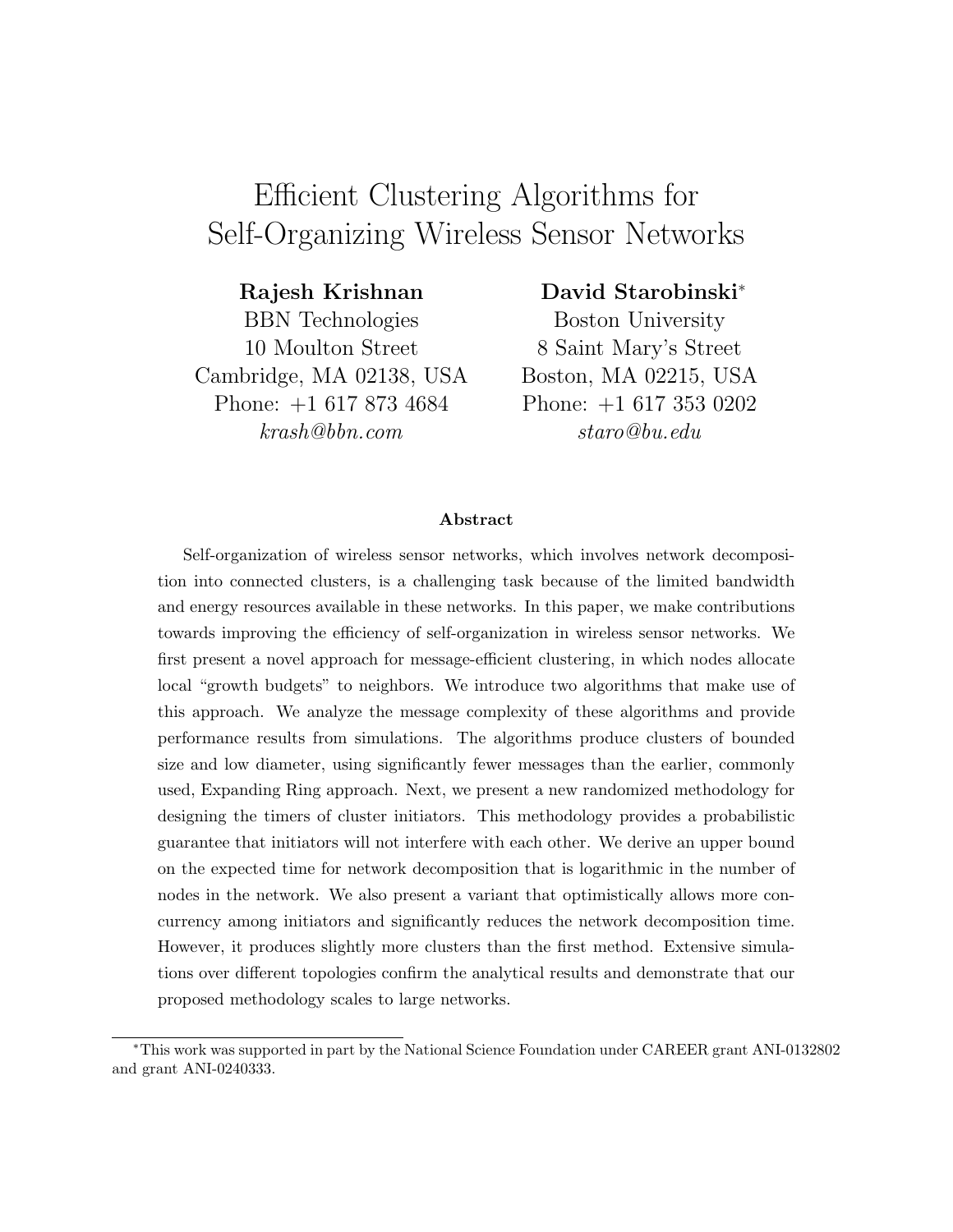## 1 Introduction

Wireless sensor (and actuator) networks have critical applications in the scientific, medical, commercial, and military domains. Examples include environmental monitoring, smart homes and offices, surveillance, and intelligent transportation systems [1, 17, 21]. As societal reliance on wireless sensor network technology increases, we can expect the size and complexity of individual networks as well as the number of networks to increase dramatically.

For many applications, we envision large static<sup>1</sup> ad hoc networks consisting of hundreds, thousands, or even millions of inexpensive wireless sensor nodes that may be placed either regularly or irregularly. Wireless sensor networks can be exposed to highly dynamic, and hostile environments [21, 26], and therefore, they must be tolerant to the failure and loss of connectivity of individual nodes. Clearly, algorithms for wireless sensor networks must be distributed or decentralized in order to prevent single points of failure. It is also an essential requirement of wireless sensor networks to be *self-organizing*. By self-organization, we mean the process of autonomous formation of connectivity, addressing, and routing structures. This process typically involves the decomposition of the network into connected clusters of bounded size<sup>2</sup>.

Self-organization of wireless sensor networks is challenging because of the tight constraints on the *bandwidth* and *energy* [1] resources available in these networks. Sensor nodes are typically battery powered devices. Despite advances in high-speed wireless access, the bandwidth of the shared wireless medium continues to remain a limited resource. Algorithms for self-organization that minimize the number of message transmissions (and receptions) can help to conserve energy. More importantly, in sensor networks, message efficiency permits a more judicious use of the limited bandwidth. Protocols with low message overhead are also preferable in military wireless sensor networks. For example, statistical methods of cryptanalysis require a large number of samples to be successful. Therefore, low message complexity is a highly desirable property of self-organization algorithms for wireless sensor networks.

In this paper, we make two major contributions towards improving the efficiency of self-organization in wireless sensor networks. In the first part of the paper, we present a novel approach for message-efficient clustering, in which nodes allocate local *growth* budgets to neighbors. This approach significantly reduces the number of messages exchanged and allows the cluster to grow based on local decisions rather than involving the initiator at

<sup>&</sup>lt;sup>1</sup>By static we mean limited mobility; the topology can be dynamic due to power conservation modes.

 $2$ The *size* of a cluster is the number of nodes that it includes.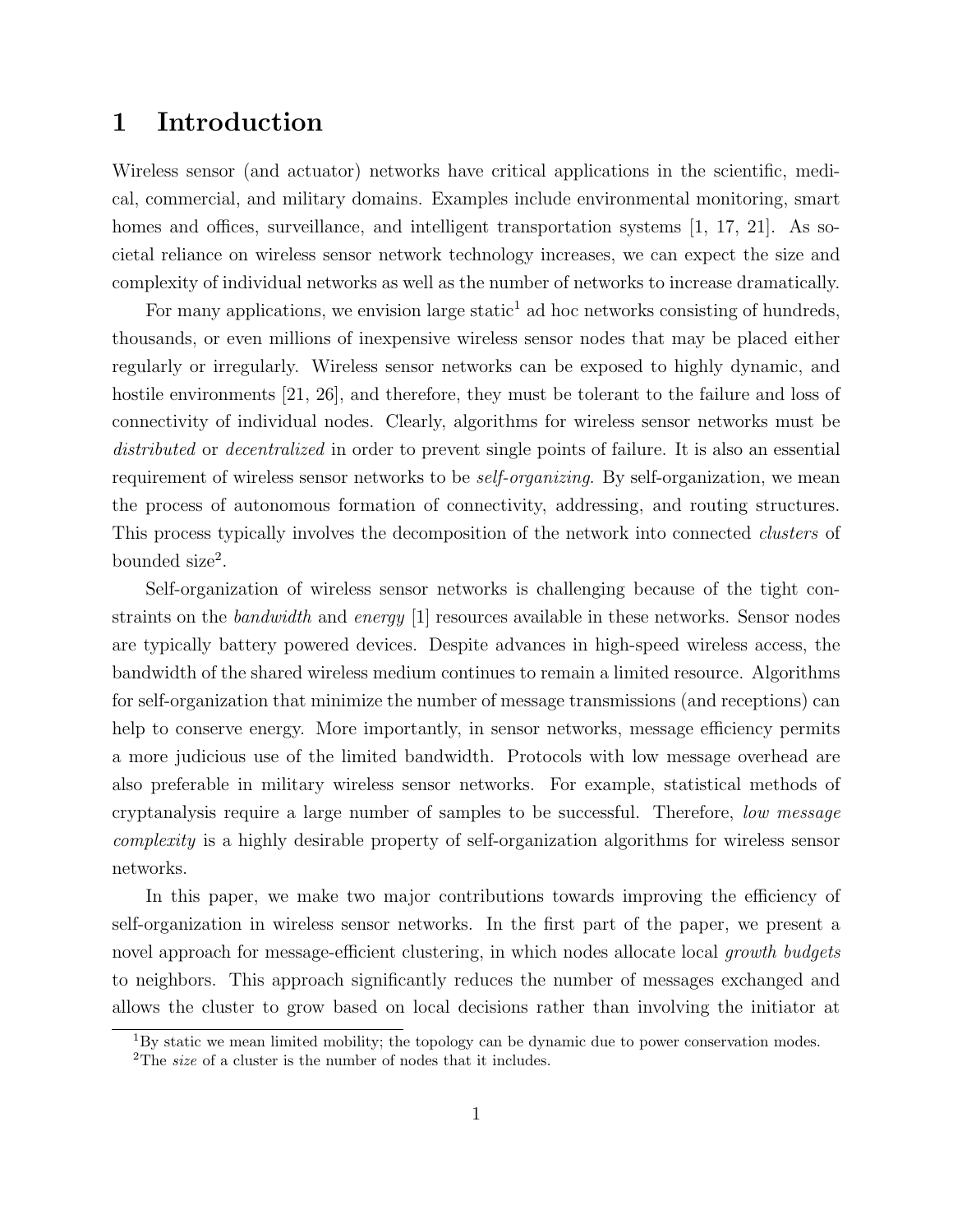each round. We introduce two algorithms making use of this approach. The first algorithm called Rapid produces clusters of bounded size. This algorithm uses few messages, but has a poor worst-case analytical performance in terms of the cluster size produced. The second algorithm, which is recursive in nature, is called *Persistent* since it persistently tries to produce a cluster of the specified bound if possible. This algorithm significantly improves the worst-case behavior, that is, the smallest cluster size produced.

Through analysis and simulation, we demonstrate that our algorithms are significantly more efficient in terms of message complexity than the earlier, and commonly used, Expanding Ring algorithm [22]. For the construction of a single cluster within a network, the proposed algorithms have a worst-case message complexity that is polynomial in the specified cluster size, while the worst-case complexity of Expanding Ring can be very large (i.e. related to the size of the entire network, which need not be polynomial in the specified cluster size).

Furthermore, we analyze the message complexity of the Persistent and Expanding Ring algorithms for sequential decomposition of ring and clique topologies. These topologies represent sparse and dense topologies, respectively. Our analysis shows that the algorithms perform comparably in sparse topologies. However, in dense topologies, the Persistent algorithm uses far fewer messages on average than the Expanding Ring algorithm. Simulation results confirm these findings over a range of random topologies of varying density.

Closely related to the problem of distributed clustering is the problem of deciding how long an unclustered node must wait prior to initiating the process of clustering. The time that each node waits before it initiates clustering is a critical factor that influences the total number of clusters produced, as well as the time taken to cluster the network as a whole.

In the second part of this paper, we present a new randomized methodology for designing the initiator timers. In this methodology, each node maintains an exponentially distributed timer. We use the memoryless property of the exponential distribution to bound the probability that multiple initiators are concurrently active in the same neighborhood. Moreover, the memoryless property allows nodes to start their timers independently without requiring any synchronization.

We present a *conservative* method to determine the rate parameter of the exponential distribution for the timers, which offers a guarantee that initiators in the same neighborhood do not interfere with each other with desired probability  $1 - \epsilon$ , where  $0 < \epsilon < 1$ . We show analytically that the upper bound on the expected time for network decomposition using our method is  $O(\ln n)$ , where n is the number of nodes in the network. In comparison, a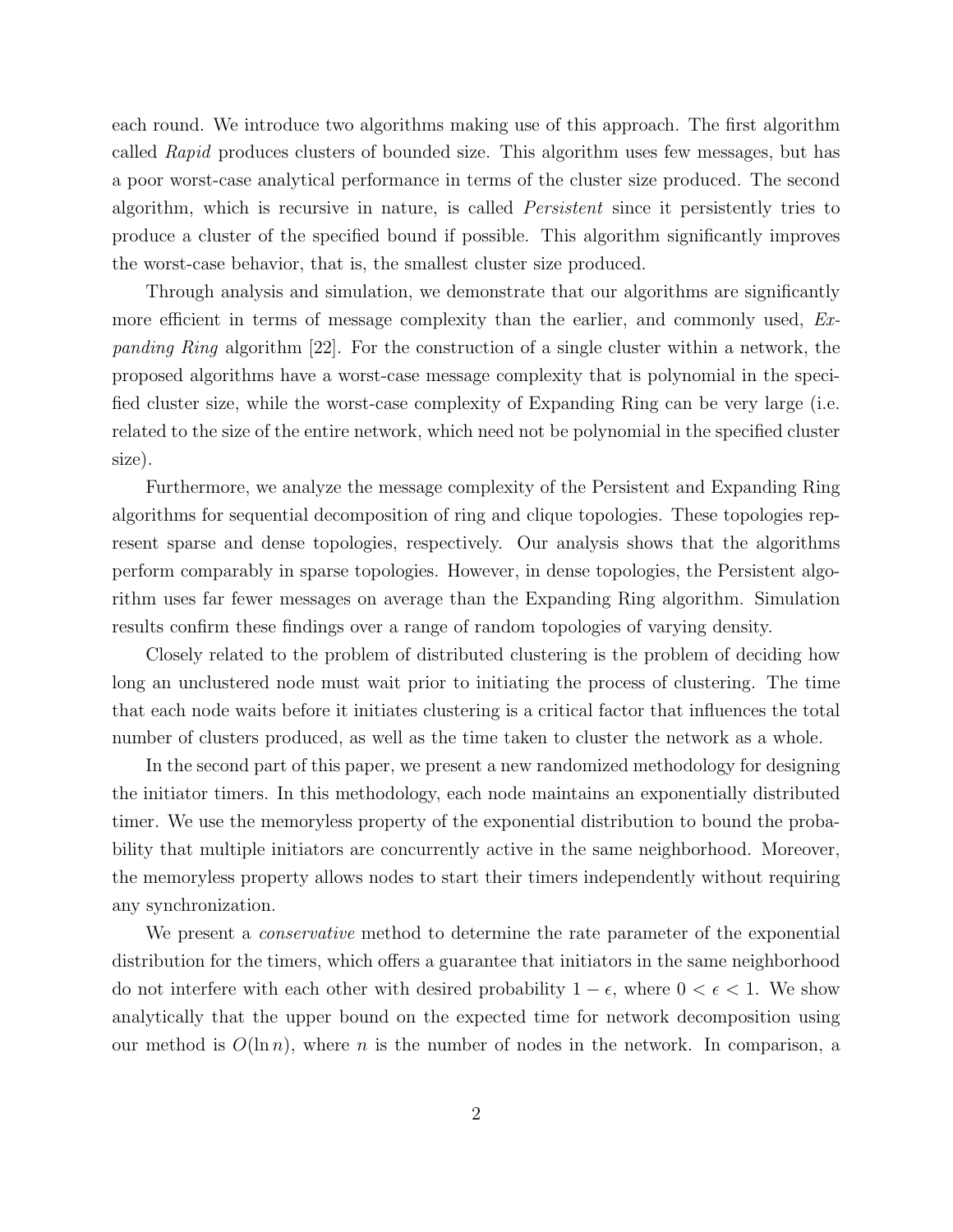sequential approach, in which only one initiator is allowed to be active in the network at any time, can achieve network decomposition in time which is at least linear in the size of the network.

We also present an *optimistic* variant that allows multiple initiators to be concurrently active in the same neighborhood. This method reduces the total network decomposition time significantly, and more importantly, does not require any knowledge of the network topology. However, it results in a slightly higher number of clusters than the conservative method.

Simulations over different topologies agree with the analytical results and serve to verify the models. Simulations further demonstrate that clustering based on our timer design approaches can scale to large networks and produce a number of clusters that is comparable to the baseline sequential approach.

The rest of this paper is organized as follows. In Section 2, we describe our messageefficient clustering algorithms and provide analytical and simulation results on their performance. We present our analytical methodology for the design of initiator timers in Section 3, and provide simulation results on the scalability and performance of this design. In Section 4, we discuss practical issues in the application of the results within the context of wireless sensor networks. We conclude in Section 5, with a summary of the contributions of this work and directions for future work. Bibliographic references are presented at the end.

## 2 Message-Efficient Distributed Clustering

### 2.1 Motivation and Related Work

As mentioned in the Introduction, self-organization of large sensor networks requires decomposition of the network into connected, non-overlapping clusters of bounded size. Bounding the cluster size is a requirement imposed by routing protocol complexity—the control message overhead decreases with cluster size up to the point that the large cluster size causes the intra-cluster control message overhead to dominate [13, 14, 22]. Furthermore, resource constraints or specific network architectures often impose limits on the cluster size.

Our goal is to devise message-efficient distributed algorithms that can form bounded-size clusters. In order to limit the total number of clusters, the achieved cluster sizes should be as close as possible to the specified bound. We note, however, that an arbitrary network cannot always be decomposed into non-overlapping clusters of a desired size. Consider, for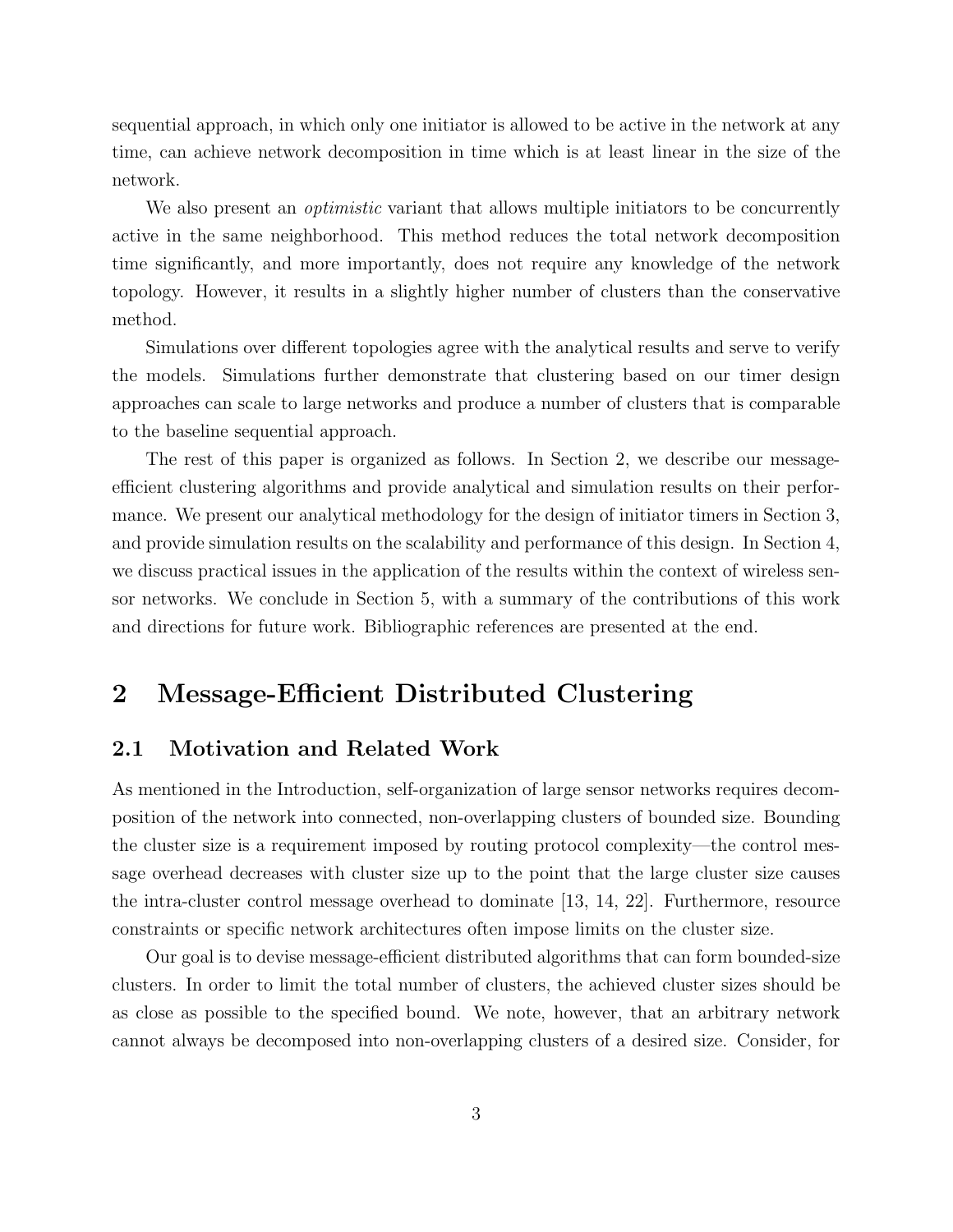instance, a star topology. Once the hub node is assigned to a cluster, then all unclustered nodes will end up in single node clusters.

Despite the importance of the bound on cluster size, clustering algorithms so far have treated size as a secondary constraint, to be optimized in a post-processing phase [5, 22]. Ramamoorthy et al. apply an expanding ring approach [22], in which the cluster depth is progressively relaxed until the desired cluster size is exceeded. Additional messages are used to selectively drop excess nodes in the outermost layer. We show in the sequel of this section that this approach allows temporary violations of the bound and often leads to the transmission of an excessively large number of messages. More recently, Banerjee and Khuller [5] proposed new algorithms for constructing overlapping clusters of bounded size. Their algorithms also use a post-processing phase to enforce the size bound.

Heinzelman et al. [11] proposed an alternative clustering-based approach, called LEACH (Low-Energy Adaptive Clustering Hierarchy). This approach relies on the following two main assumptions (i) there exists a unique base-station with which all the sensors want to communicate; (ii) all the sensors have the ability to communicate directly with the base station. In order to save energy, the LEACH protocol selects a fraction  $p$  of the sensors to serve as cluster-heads, where  $p$  is a design parameter that must be engineered off-line. Cluster-heads communicate directly with the base station whereas other nodes forward their data through the cluster-heads (typically, the one closest to them). In order to share the energy load, the LEACH protocol implements a load-balancing procedure that allows different nodes to become cluster-heads at different times. Other work related to LEACH includes the PEGASIS protocol [16], in which nodes form a chain to achieve further energy savings.

Our current work differs substantially from the LEACH framework. First, we do not make any assumptions about the number of base stations in the network and/or their specific locations. Second, our algorithms do not rely on direct connectivity to function correctly. This is especially important in sensor network environments where obstacles and power constraints may prevent from two nodes to communicate directly. Third, the LEACH protocol does not attempt to bound the number of nodes per cluster. This number will typically depend on the location, density and transmission power of the nodes and on the particular choice of the cluster-heads. On the other hand, our approach guarantees an upper bound on the number of nodes per cluster irrespective of their placement and density, and does not rely on the transmission power being engineered for achieving any particular topological property. Finally, the main optimization focus of our paper is on message-efficiency rather than energy-efficiency (although these two metrics are clearly correlated). We envision that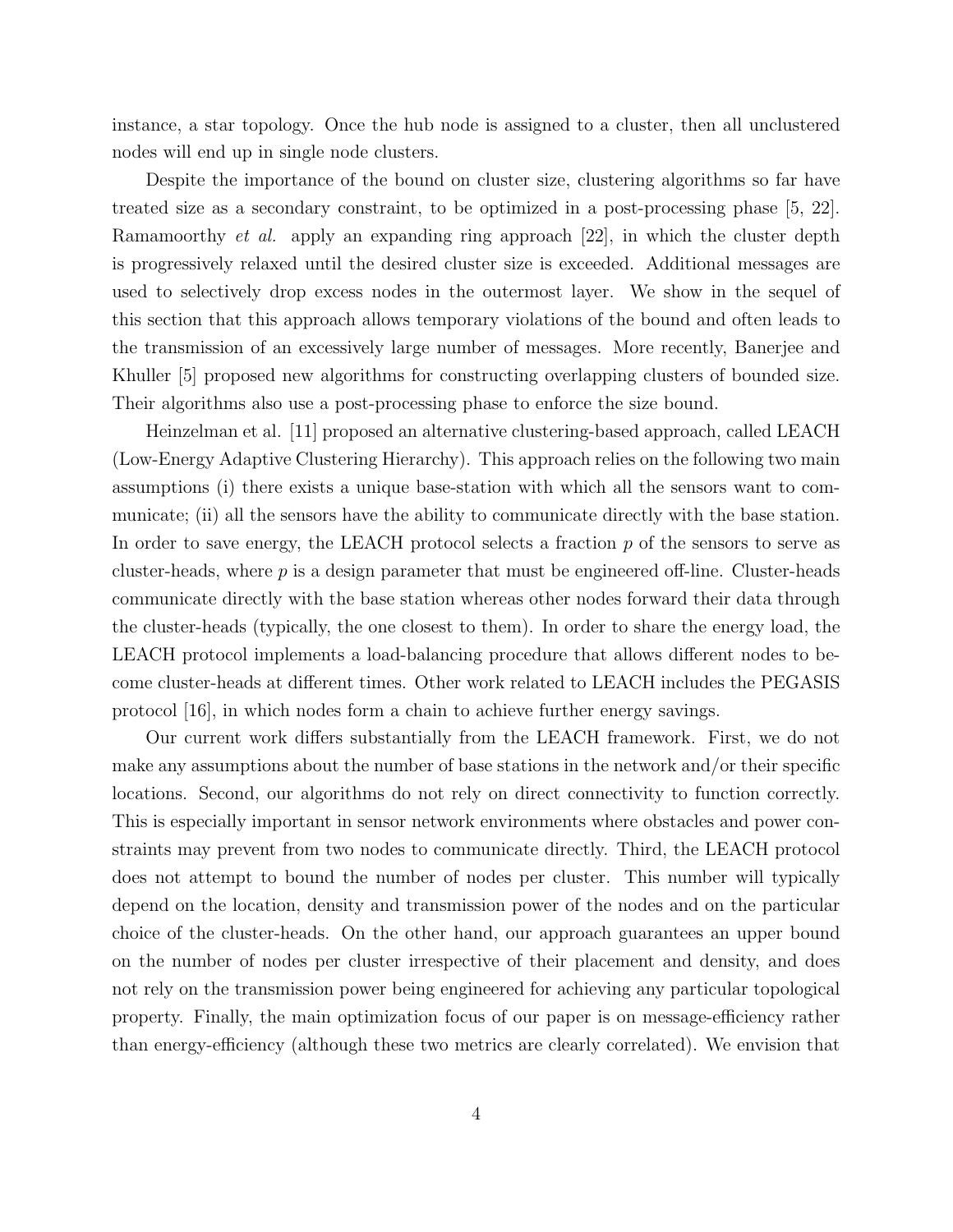our algorithms will be especially useful in those networks where bandwidth is the main performance bottleneck. For instance, this includes sensor networks where nodes are equipped with rechargeable sources of energy, such as miniature solar cells [7].

Subramanian and Katz propose general architectural guidelines for designing self-organizing wireless sensor networks [27]. In particular, their paper emphasizes the importance of implementing a hierarchical infrastructure in order to reduce routing complexity at every node. It also elaborates on the advantages of using multi-hop over single-hop communication. The algorithms that we propose in our paper follow these guidelines.

In the same paper, Subramanian and Katz also suggest an approach for clustering in which an initiator sends a solicitation message, and all the sensors that hear the initiator node respond to it. At the end of each round, the initiator increments its power and the clustering process continues until the number of nodes that respond are between a certain minimum and maximum bound on the cluster size. We note that this approach is very similar to the Expanding Ring approach of Ramamoorthy et al. [22], except that the initiator increments its power instead of the hop count. As shown later in our analysis, the worst-case message complexity of this approach can be very high, depending on the total number of sensors in the network rather than on the specified cluster size bound.

The rest of this section is organized as follows. In Section 2.2, we describe the proposed Rapid and Persistent algorithms and apply them to network decomposition of wireless sensor networks. We present a performance analysis of the algorithms in Section 2.3, followed by simulation results in Section 2.4.

### 2.2 Algorithms

In this section, we propose two novel algorithms to produce clusters of bounded size—the Rapid and Persistent algorithms. We also describe the earlier Expanding Ring algorithm [22], which we use as a baseline for performance evaluation. Detailed pseudo-codes of the algorithms can be found in Appendix A.

We provide the definitions of some terms used in this section. We consider a network  $G = (V, E)$  with  $|V| = n$  nodes and  $|E| = m$  edges. An edge  $(u, v) \in E$  exists iff nodes  $u, v \in V$  can communicate directly with each other. Any two nodes that are connected by an edge are neighbors of each other. Nodes in G can send (and receive) messages to (from) their neighbors. Every node  $v \in V$  has a unique identity ID(v). Each node initially knows its own identity and the identities of its immediate neighbors in G.

A *cluster* is a connected component of the original graph G together with a node desig-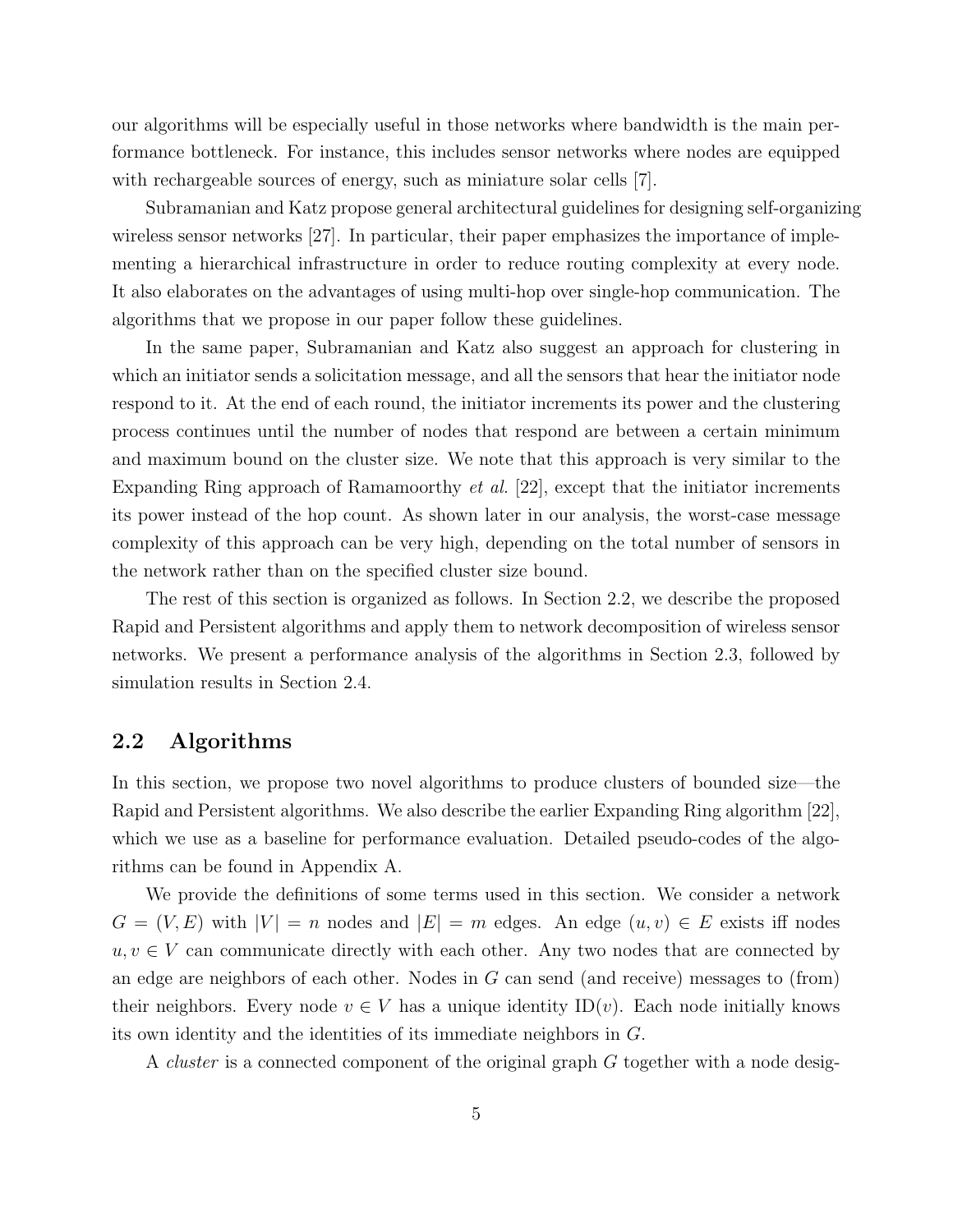

Figure 1: Distributed algorithms for bounded size clustering.

nated as the initiator in the cluster and a spanning tree (a by-product of the clustering) [3]. An *initiator*  $v_0 \in V$  is a node that is permitted to initiate the process of clustering by sending messages. The size of a cluster is the number of nodes belonging to it. The bound on the maximum cluster size is  $B$ , where  $B$  is smaller than n. The *depth* of the cluster is the height of the associated spanning tree.

### 2.2.1 The Expanding Ring algorithm

Ramamoorthy *et al.* present an algorithm for bounded size clustering based on an expanding ring search [22]. The Expanding Ring algorithm proceeds in rounds starting with a maximum hop limit of 1. In each round of the algorithm, the initiator sends messages with a scope set to one hop more than the previous round. At the end of each round, the initiator knows the total number and IDs of nodes that are added in the last layer, that is, nodes at a distance equal to the maximum hops for that round. Eventually, after a few rounds, the cluster size bound will be exceeded. For example, in Figure  $1(a)$ , a bound of 8 is exceeded at 2 hops resulting in a cluster containing 10 nodes.

The initiator then sends another message containing a list of (arbitrarily chosen) nodes in the last layer to be dropped from the cluster in order to achieve the bound. This message is then flooded within the cluster.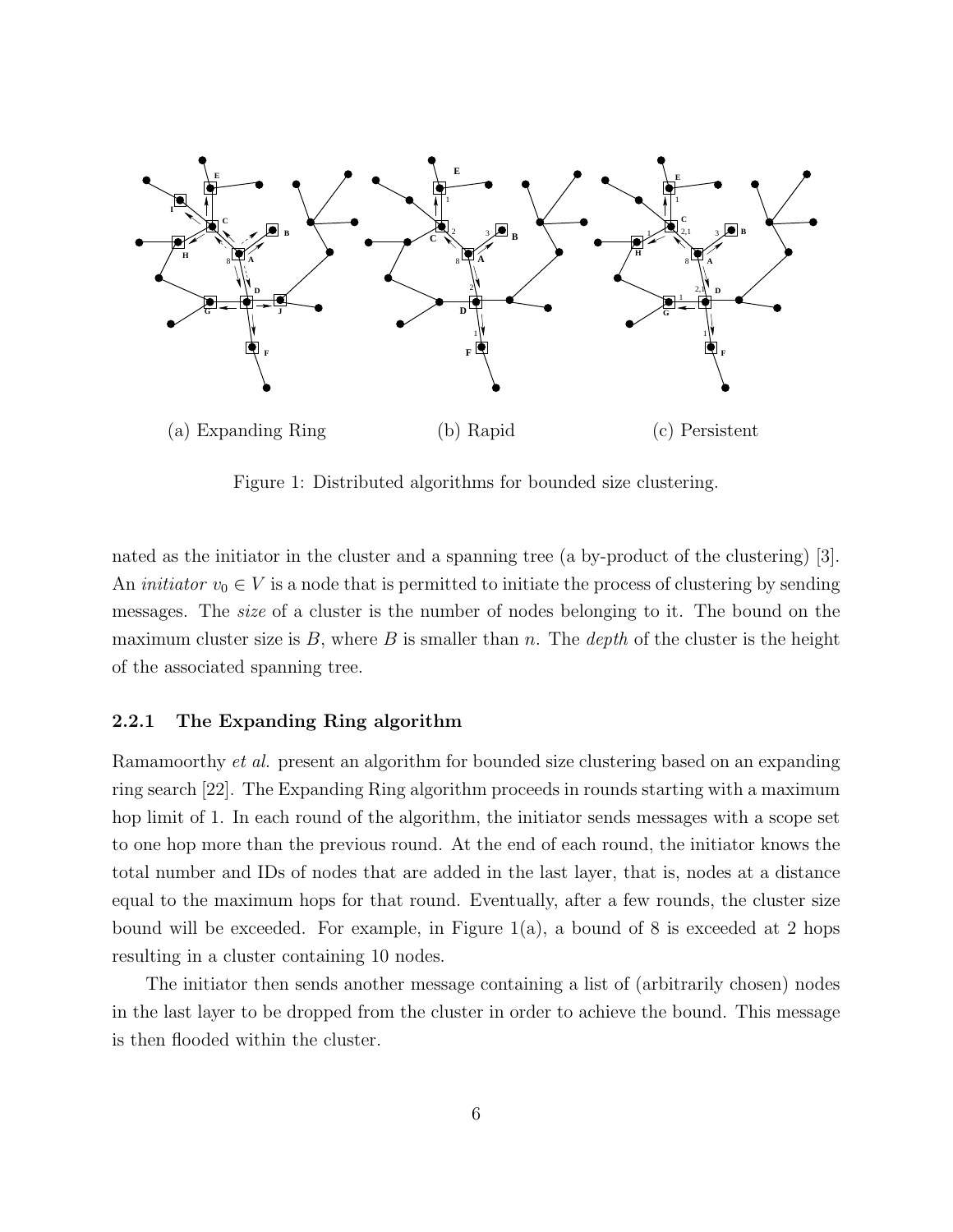### 2.2.2 The Rapid algorithm

In the Rapid algorithm, the initiator is assigned a budget of B, of which it accounts for itself and evenly distributes  $B-1$  among its neighbors by sending a message to each one of them. An arbitrary subset is chosen if there are more neighbors than the budget. The neighbors that receive the message account for themselves and distribute the remaining among all their neighbors except the parent. The messages propagate until they reach a stage where the budget is exhausted. This algorithm is illustrated in Figure 1(b) in which a bound of 8 results in forming an actual cluster of size 6. Note that the initiator (node A) allocates a budget of 3 to a neighbor (node B) which is a leaf and can add only one node to the cluster.

Each node that receives a message sends an acknowledgment to its parent when either the budget is exhausted or it has received acknowledgments from all its children. The algorithm terminates when the initiator receives acknowledgments from all neighbors to which it sent a message. The acknowledgments can be used to convey the size and depth of the subtree<sup>3</sup> and the maximum hop count reached. The initiator can use this to determine the size and depth of the cluster. Furthermore, by including hop count information in the messages and acknowledgments, a modified algorithm can limit the depth of the cluster, but this can restrict the maximum cluster size achieved.

### 2.2.3 The Persistent algorithm

The Rapid algorithm presented in the previous section has a low message complexity (see Section 2.3.1). However, in the worst case it can produce clusters that are very small when compared to the desired bound (see Section 2.3.2). Decomposing a network into a large number of small clusters can lead to inefficient routing.

The Persistent algorithm is a recursive elaboration of the Rapid algorithm that significantly improves the worst-case behavior in terms of the cluster size produced.

Using the Persistent algorithm, the initiator is provided a budget of B, of which it accounts for itself and evenly distributes  $B - 1$  among its neighbors via messages. An arbitrary subset is chosen if there are more neighbors than the budget. The neighbors that receive the message, account for themselves and distribute the remaining among all their neighbors except the parent. The messages propagate until they reach a stage where the budget is exhausted.

In this algorithm, each node that receives a message does not send an acknowledgment

<sup>&</sup>lt;sup>3</sup>The subtree is the part of the spanning tree that is accounted for by the budget allocated to this node.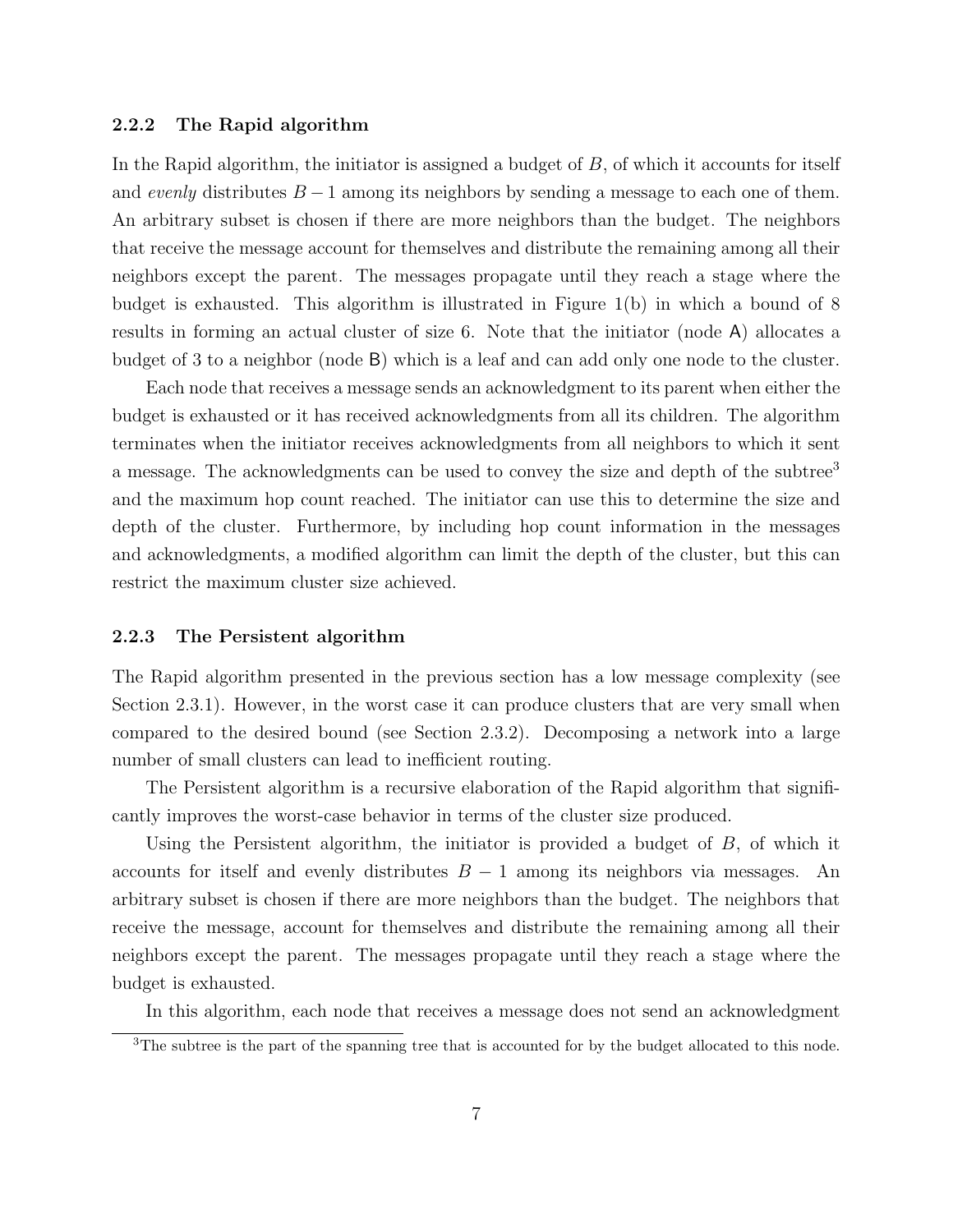to its parent immediately on receiving acknowledgments from all its children. It computes the size of the subtree and compares it to the budget allocated to it. It distributes the shortfall among its neighbors that either were not explored previously or met all previously allocated budgets. When either the budget is met or when further growth is not possible, it returns an acknowledgment to its parent. The algorithm terminates when the initiator determines that the bound has been met or when no further growth is possible (for example, there are not enough nodes adjacent to the cluster that are free to join this cluster).

This algorithm is illustrated in Figure 1(c). In this example, node A first allocates a budget of 3 to node B. Node B returns an acknowledgment to node A, with a budget consumption of 1. Node A then equally allocates the surplus budget of 2 among its other children (nodes  $C$  and  $D$ ). The sequence 2, 1 on the link from  $A$  to  $D$  indicates that  $A$  initially allocates a budget of 2 to D and then reallocates an additional budget of 1.

In the presence of a single initiator, the Persistent algorithm produces a cluster of the specified bound. When a cluster of the specified size cannot be constructed (because not enough unclustered nodes are available), it attempts to build the largest cluster possible.

### 2.2.4 Network decomposition

The Rapid, Persistent, and Expanding Ring algorithms that we described can each produce a single cluster of bounded size. We can apply any one of them to perform network decomposition into clusters of bounded size using the simple procedure described below.

Each node that comes up waits for clustering messages from its neighbors. When a timeout (randomly chosen within a configured interval) occurs, the node becomes an initiator itself and invokes one of the three clustering algorithms. The process continues until all the nodes in the network are clustered. In Section 3, we introduce a randomized methodology, based on the exponential distribution, to set the initiator timers.

### 2.3 Analysis

In the context of wireless sensor networks with energy-limited and bandwidth-limited devices, message complexity is one of the most important metrics to evaluate the efficiency of an algorithm. In this section, we analyze the message complexity of the three algorithms when applied to both the construction of a single cluster and network decomposition. We are interested in large networks, in which the upper bound on the cluster size  $B \ll n$ , where n is the network size.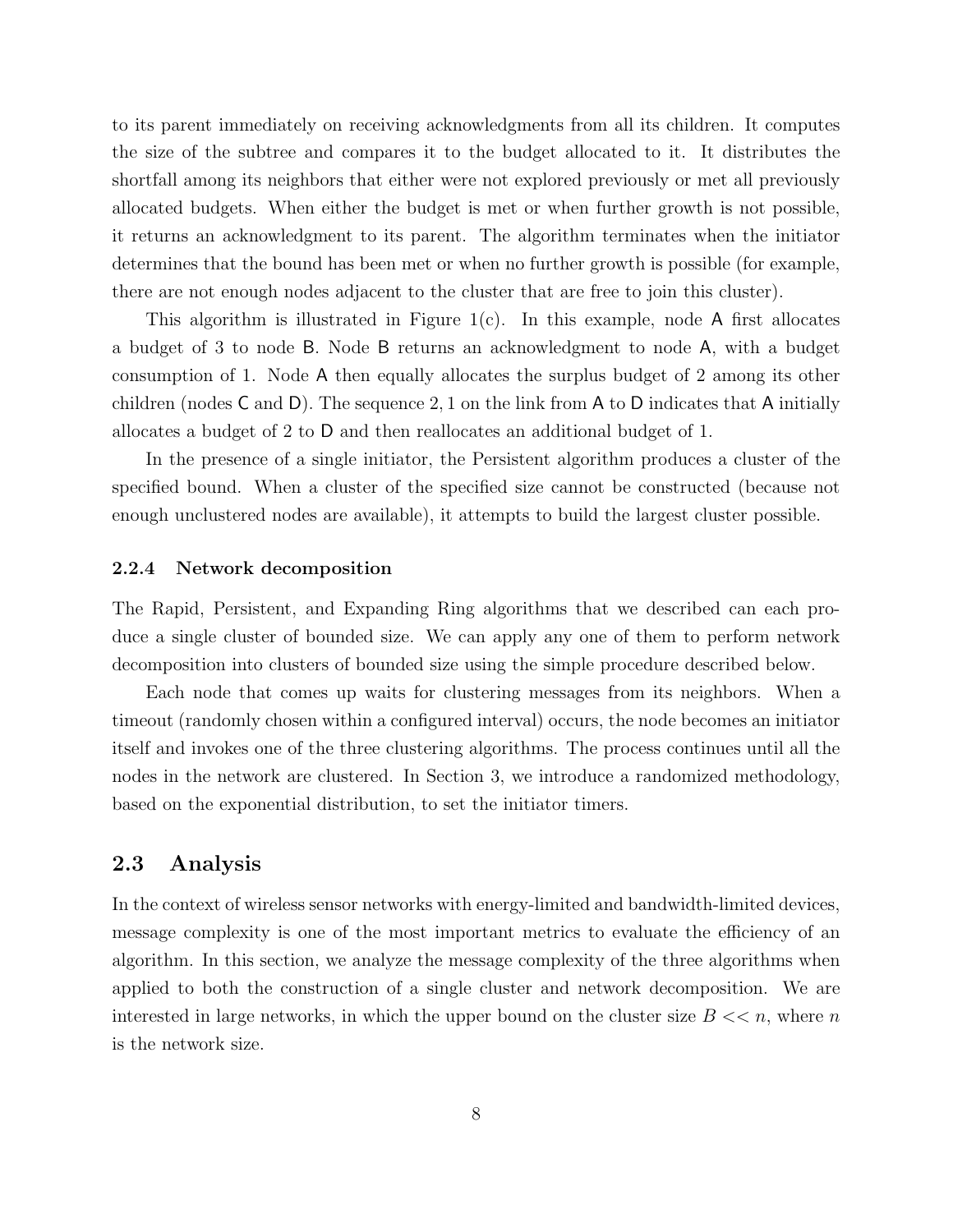For the purpose of analysis, we assume that during the clustering process: (i) the graph is connected, (ii) there are no changes in the network topology, and (iii) no messages are lost during clustering. In Section 4, we discuss how to deal with practical implementation issues such as node failures and loss of messages over unreliable links.

### 2.3.1 Message complexity of the algorithms to build a single cluster

In this section, we analyze the message complexity of the three algorithms in the presence of a single initiator in the network. Note that if acknowledgements are counted as separate messages, then the worst-case number of messages produced by each algorithm should be multiplied by two.

Lemma 1 The Rapid algorithm uses at most B messages, where B is the specified upper bound on the cluster size.

Proof: Each message sent by a node to one of its neighbors implies that the total budget is reduced by at least 1. Since the initial budget is  $B$ , there will be no more than  $B$  messages (or more precisely  $B-1$  messages). ■

**Lemma 2** The Persistent algorithm uses at most  $2B^2$  messages, where B is the specified upper bound on the cluster size.

Proof: As a by-product of the clustering, the Persistent algorithm generates a spanning tree rooted at the initiator. The parent of each node in the cluster is the node from which it first receives a budget.

Each node in the cluster has a budget of at most  $B$ . Therefore, the budget can be reallocated at most  $B$  times by each node in the cluster. So the total number of messages on each edge of the spanning tree is  $B$  in the worst case. Therefore, the total number of messages sent on all spanning tree edges is  $B^2$ .

In addition, each node in the cluster could have sent messages to at most  $B$  neighbors that have not been included in the spanning tree as a child of the given node. The total number of messages sent on non-spanning tree edges is  $B<sup>2</sup>$ . Thus, the Persistent algorithm uses at most  $2B^2$  messages.

We note that the worst-case message complexity of  $O(B^2)$  is optimal for any algorithm of this class (e.g., see  $[9]$ ).

**Lemma 3** The Expanding Ring algorithm uses  $O(n)$  messages, where n is the number of nodes in the network.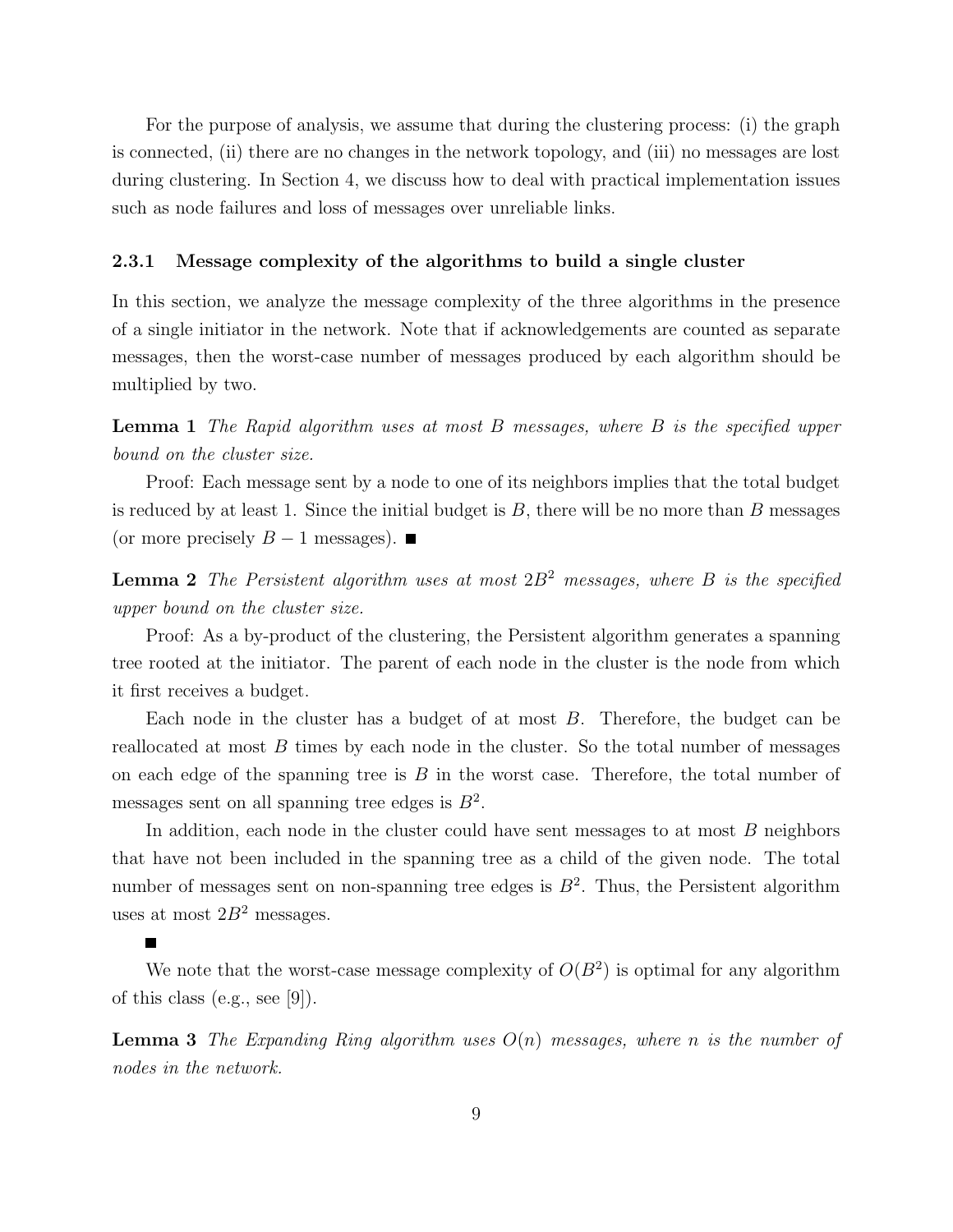

Figure 2: Example of a network in which a unique initiator using the Rapid algorithm produces the worst-case (smallest) cluster size. Given a budget of 1706, a cluster of size 6 is produced. Note that this is smaller than  $e^{W(\ln 1706)} + 2 = 6.76$ . The number near each node indicates the budget allocated to the node.

Proof: In any round in which the cluster size is less than  $B$ , the total number of messages exchanged is polynomial in  $B$ . In the worst case, all nodes in the network may be sent messages in the last round. Therefore, the worst-case message complexity of expanding ring search is  $O(n)$  since  $B \ll n$ .

From the lemmas above, we see that the proposed Rapid and Persistent algorithms both have message complexity that is polynomial in B. The Expanding Ring algorithm has a worst-case message complexity that is not related to B and can be very large (e.g.  $n = 2<sup>B</sup>$ ).

### 2.3.2 Cluster size with a single initiator

In this section, we derive tight bounds on the worst-case cluster size produced by the Rapid algorithm with a single initiator present. The analysis shows that the Rapid algorithm may produce very small clusters in the worst case. On the other hand, it is fairly easy to show that the Persistent and Expanding Ring algorithms achieve the bound B in the presence of a unique initiator [15]. The proof of the following theorem is given in Appendix B.

**Theorem 1** Denote by  $T(B)$  the worst-case (smallest) cluster size produced by the Rapid algorithm, with a unique initiator. Then  $e^{W(\ln B)} \leq T(B) \leq e^{W(\ln B)} + 2$ , where W is the Lambert-W function<sup>4</sup>.

In Figure 2, we provide an example construction that results in the worst-case (smallest) cluster size. The construction is a clique that includes a set of fast links that connect the

<sup>&</sup>lt;sup>4</sup>The Lambert-W function, the inverse of  $f(W) = We^W$ , has the expansion  $W(x) = \sum_{n=1}^{\infty} \frac{(-n)^{n-1}}{n!}$  $\frac{n}{n!}x^n$ .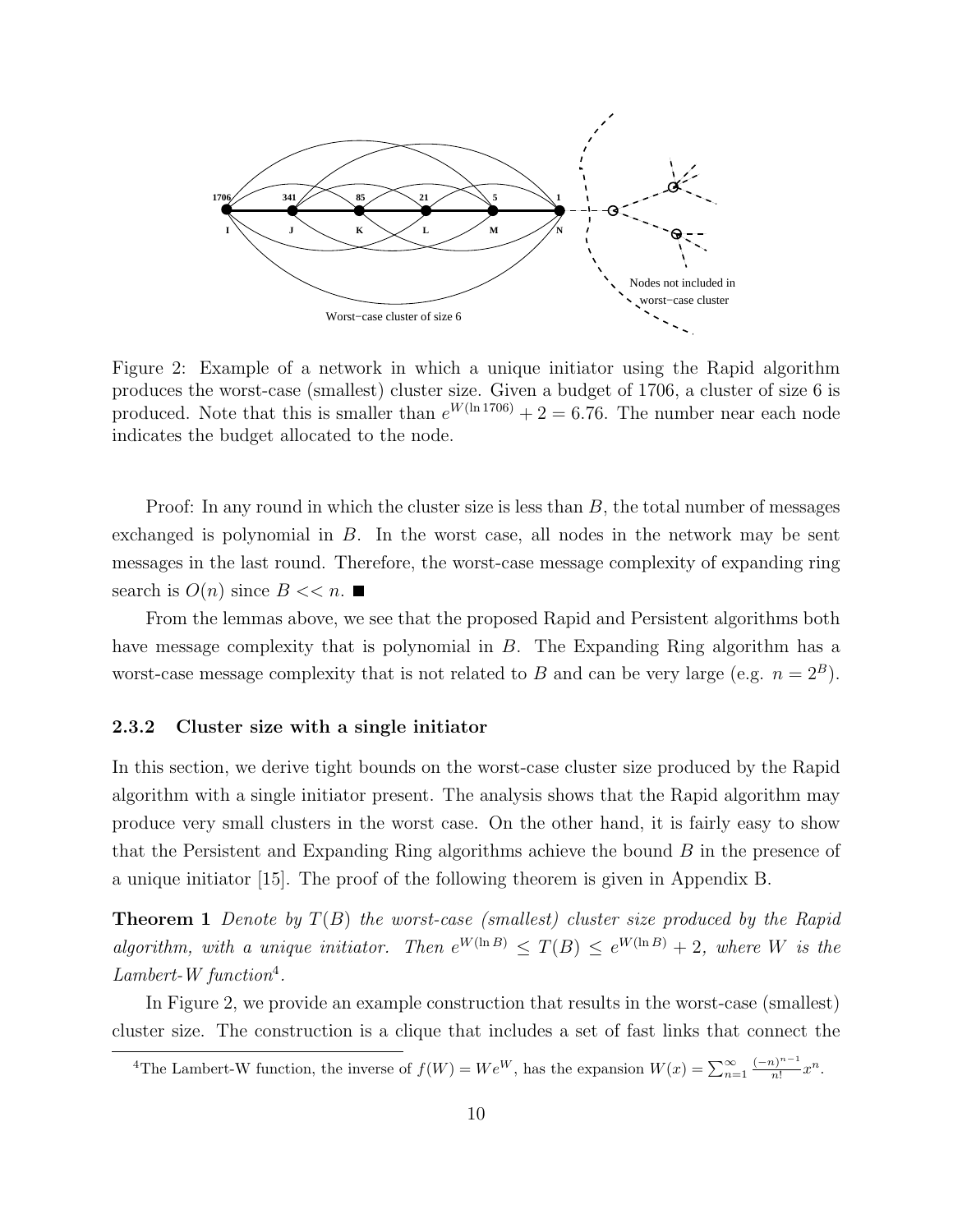nodes of the cluster in a linear chain. The node at the end of the chain connects the clique to other nodes in the network. The other links have much higher delay, and the neighbor is clustered (along the fast path) before messages are delivered over the slow links. In such a network, the cluster grows by 1 at each stage, and the maximum possible fraction of the budget is wasted at each stage.

We note that the value of  $e^{W(\ln B)}$  grows very slowly with B. For example, as B is increased from 1 to 60, 393, 152, it grows only from 1 to 9. However, this worst-case analysis is very pessimistic. Our simulation results in Section 2.4 shows that the Rapid algorithm performs much better on average.

### 2.3.3 Message complexity of network decomposition

In this section, we analyze the message complexity of network decomposition of two regular topologies—clique and ring—that represent extremes of dense and sparse topologies respectively. The analysis provides insight into the relative message complexity of the algorithms both in sparsely- and densely-connected graphs. The results of our analysis are validated by simulations described later.

The analysis in the case of a general graph is difficult. The actual set of initiators and the specific sequence in which they become active will affect the number of clusters, the size of individual clusters, and the total number of messages used. Therefore, in order to simplify the message complexity analysis (and to isolate the effects of implementation details), we assume that only one initiator is active at any given time. In the case of the ring, we also assume that an unclustered neighbor of the last cluster is chosen as the next initiator. Furthermore, the regularity of the ring and clique topologies makes the choice of initiators less critical to the performance analysis. Our simulation-based comparisons (in Section 2.4) extend to other general topologies. In Section 3, we extend the analysis to cases in which multiple initiators are concurrently active.

In the ring and clique topologies, both the Persistent and Expanding Ring algorithms produce the same number of clusters. We next derive the worst-case and average-case message complexity of the algorithms in producing these clusters, where the average-case complexity is based on averaging over different runs on the same topology.

The analysis of the ring is fairly simple (see [15] for details). The Persistent and Expanding Ring algorithms have both a message-complexity of  $O(n)$  (either worst-case or average) and thus perform comparably.

We now show that the Persistent algorithm has a much lower average message complexity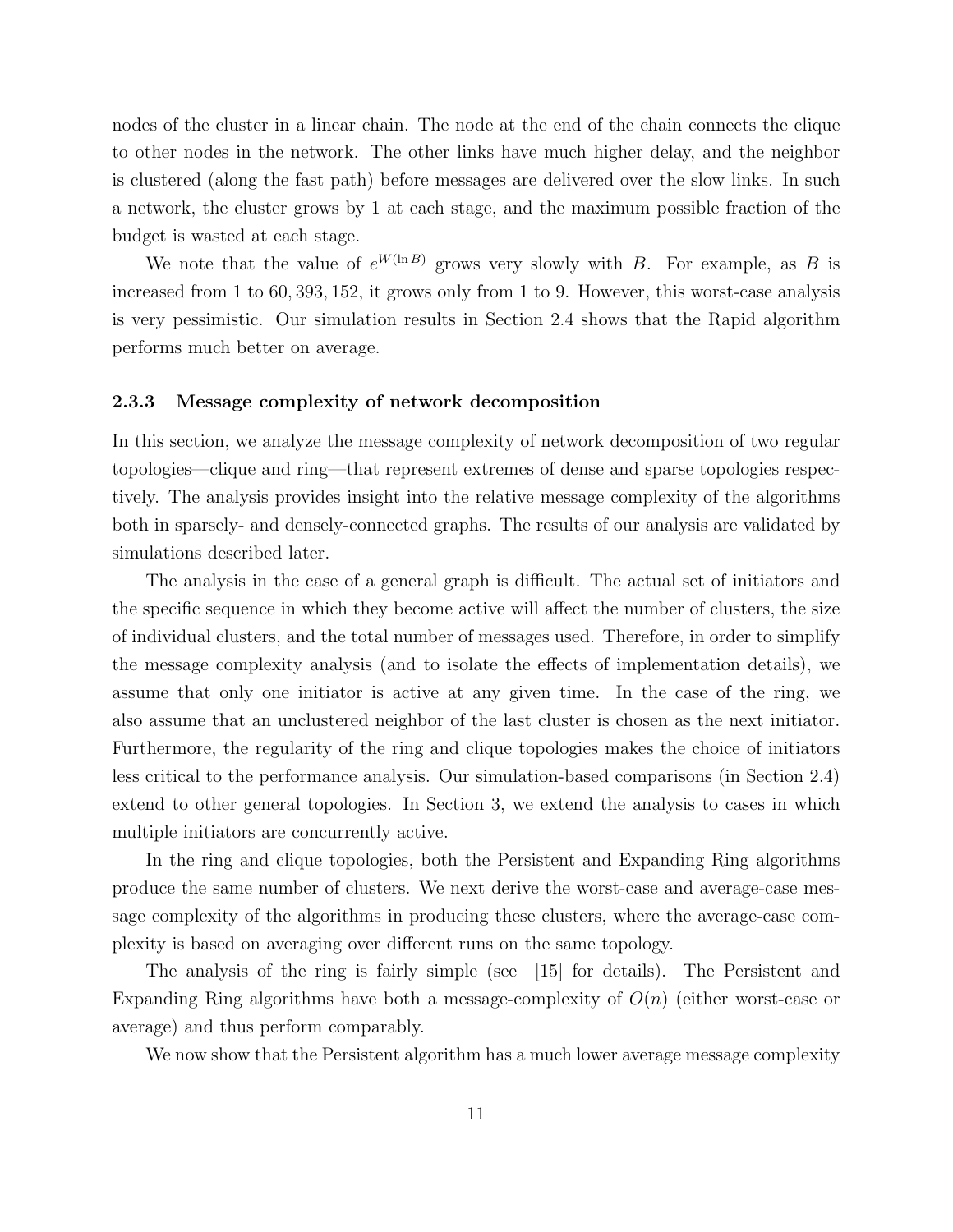than Expanding Ring for the case of a clique.

Lemma 4 Sequential network decomposition of a clique of n nodes using the Expanding Ring algorithm has a message complexity of at least  $n^2/B$  messages, where B is the specified upper bound on the cluster size.

Proof: On the clique, the initiator in the Expanding Ring algorithm sends  $n$  messages to form a cluster of size B. After each cluster is formed, an unclustered neighbor is chosen as the next initiator. The process is repeated until the clique is decomposed into  $n/B$  clusters. Thus, the message complexity is at least  $n^2/B$ , since additional messages are required to drop excess nodes in each round. Note that the average case and the worst case are identical.

Lemma 5 Sequential network decomposition of a clique of n nodes using the Persistent algorithm has an average message complexity of at most  $n(\log n/B + 2)$  messages, where B is the specified upper bound on the cluster size.

Proof: On the clique, the first initiator using the Persistent algorithm requires no more than B messages to create a cluster of size B. After each cluster is formed, an unclustered neighbor is chosen as the next initiator.

The last cluster to be built will require  $n$  messages in the worst case. This corresponds to the case when all  $n - B$  nodes in the cluster are tried before any of the available B nodes are tried.

Let us consider the intermediate case when  $i-1$  clusters have been built and the  $i^{th}$ cluster is being constructed. For picking the very last node in the  $i<sup>th</sup>$  cluster, we can choose from  $n - iB + 1$  available nodes out of a total of n nodes. Therefore, the expected number of tries to pick the last node in this  $i^{th}$  cluster is  $n/(n - iB + 1)$ .

Since a total of  $B$  nodes must be picked for this cluster, the expected number of messages to build the i<sup>th</sup> cluster is upper bounded by  $nB/(n-iB+1)$ . Thus, the expected total number of messages required for decomposing the clique topology is at most

$$
\sum_{i=1}^{\frac{n}{B}-1} \frac{nB}{n-iB} + n.
$$
 (1)

For constant  $B$ , we obtain

$$
\sum_{i=1}^{\frac{n}{B}-1} \frac{nB}{n-iB} + n = n \left( \sum_{i=1}^{\frac{n}{B}-1} \frac{1}{i} + 1 \right) \le n \left( \log n / B + 2 \right). \tag{2}
$$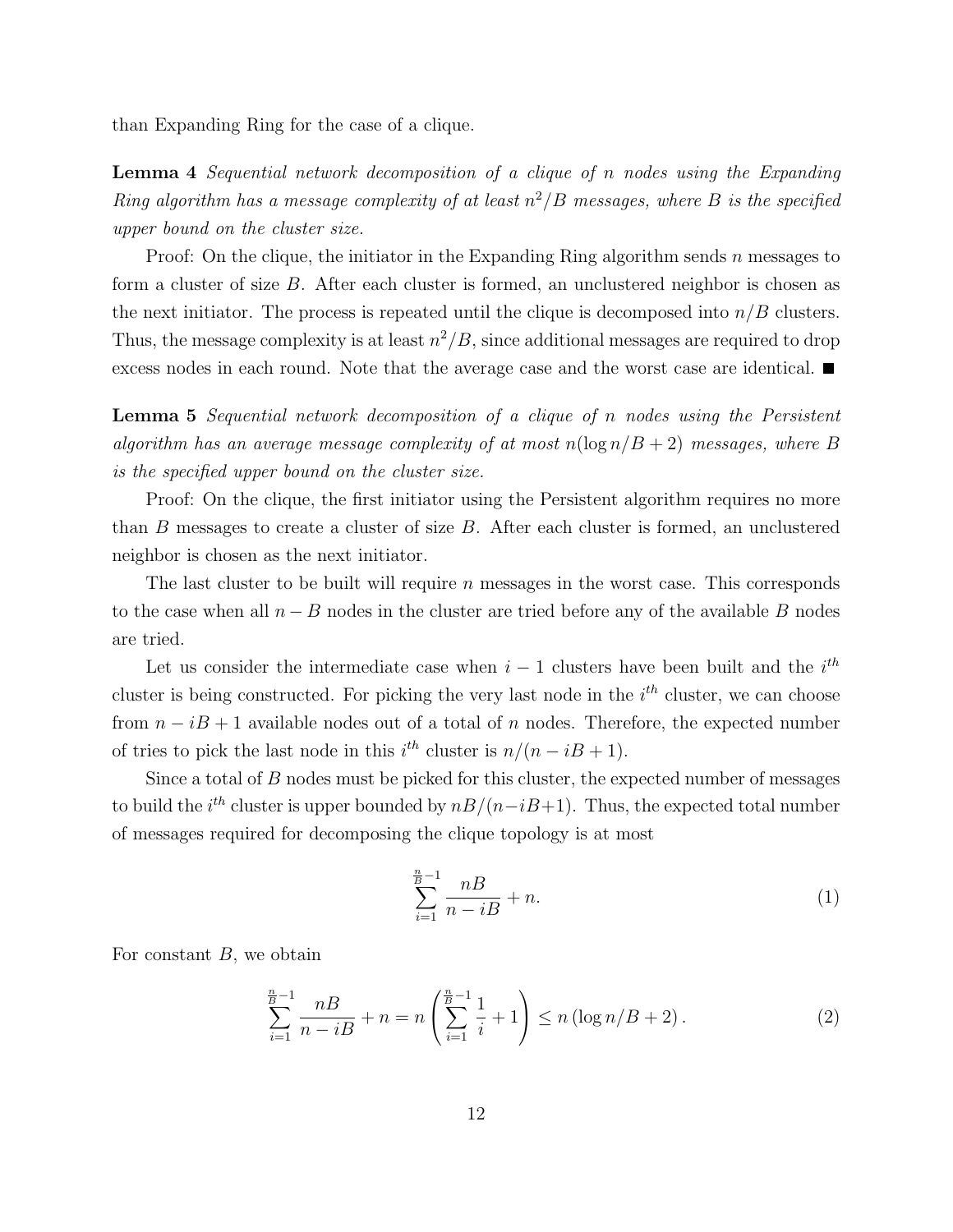Thus, the Expanding Ring algorithm has an average message complexity of  $O(n \log n)$  for constant  $B$ .

The above result is representative of the expected behavior of the Persistent algorithm. However, in a worst-case scenario, the message complexity of the Persistent algorithm can be  $O(n^2)$ , as shown by the following lemma.

Lemma 6 Sequential network decomposition of a clique of n nodes using the Persistent algorithm has a worst-case message complexity of at most  $\frac{n^2}{2B}$  messages, where B is the specified upper bound on the cluster size.

Proof: On the clique, the first initiator using the Persistent algorithm requires at most B messages to create a cluster of size  $B$ . After each cluster is formed, an unclustered neighbor is chosen as the next initiator. In the worst case, the subsequent initiators will try sending messages to all the clustered nodes before they find the unclustered nodes. Thus the total number of messages required is  $B + 2B + \cdots + \frac{n}{B}B$  messages. Thus, the Expanding Ring algorithm has a worst-case message complexity less than  $\frac{n^2}{2R}$  $\frac{n^2}{2B}$  or  $O(n^2)$  for constant B.

### 2.4 Simulation results

In this section, we compare the performance of the Rapid, Persistent, and the Expanding Ring algorithms. We implemented our simulations including the algorithms and the topology generators using the Java programming language.

### 2.4.1 Random Topologies

We generated random graphs based on the Erdos-Renyi model [8]. In this model, a graph  $G_{n,\alpha}$  consists of n nodes, and each possible edge between two vertices is present with independent edge probability  $\alpha$  and absent with probability  $1 - \alpha$ .

For our simulations, we chose the edge probability  $\alpha$  from the set {0.0177, 0.0354, 0.0531, 0.0708, 0.0885}. We chose the lowest value of 0.0177 to be higher than the empirically determined value of the edge probability below which the graph is almost surely not connected. The delay for all links was set to unit time. For the plots, the cluster size bound was chosen to be 32, but we observed similar results over a wide range of cluster size bounds. We compare the three algorithms using the number of clusters produced, the average cluster size and the number of messages exchanged. Each data point is computed by averaging the results from 50 runs each over 50 different 400-node graphs for each given  $\alpha$ .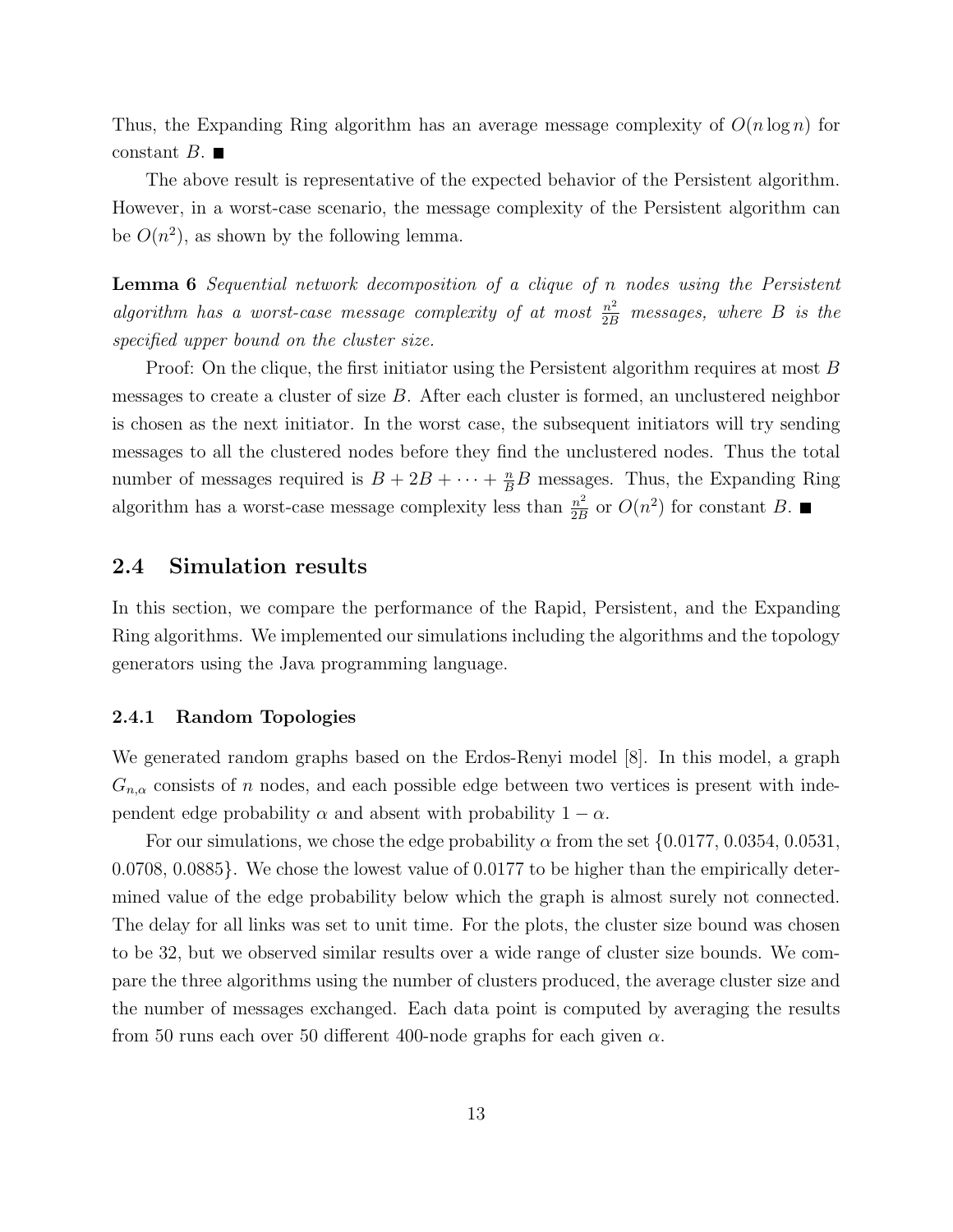

Figure 3: Network decomposition performance with a cluster size bound of 32 and different  $\alpha$ . Each point is averaged over 50 runs each over 50 different 400-node random graphs.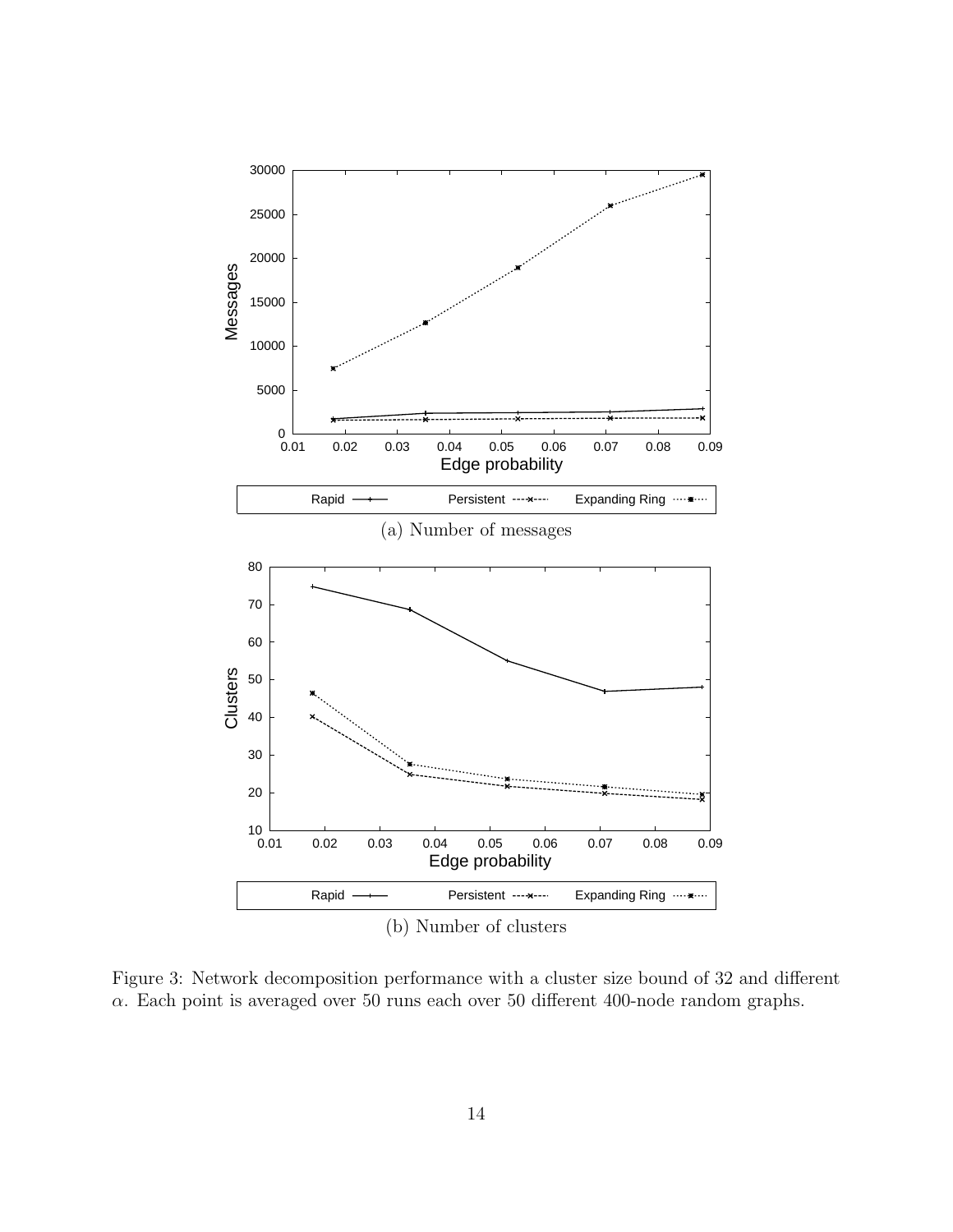In practice, our algorithms can be applied with multiple initiators being active concurrently. However, in our simulations in this section, we allow only one initiator to be active at any given time. We do this in order to evaluate the message complexity of the algorithms independently of implementation-specific parameters such as timeouts. In Section 3, we introduce a methodology to set timers for clustering with concurrent initiators, and present simulation results using concurrent initiators.

Figure 3 shows network decomposition performance with a size bound of 32 for different graph densities. As expected, the simple Rapid algorithm produces a large number of clusters when compared to the other two algorithms. As the density increases, the number of messages required for network decomposition by both the Rapid and Persistent algorithms increases marginally; with the Expanding Ring algorithm the number of messages required increases rapidly as the density increases. At the same time, the Persistent algorithm produces roughly the same number of clusters as the Expanding Ring algorithm.

### 2.4.2 Sensor Networks Topologies

We consider a model for sensor networks in which  $n$  nodes are distributed in a square area of length l units, such that a single node is deployed at a random location within every square area of length  $\frac{l}{l}$  $\frac{1}{n}$  units. The average node density is  $\frac{n}{l^2}$  nodes per unit area. In our model, two nodes have a link if and only if they are within a distance  $d_r$  units of each other. Thus, a node has about  $(\pi d_r^2 n/l^2) - 1$  neighbors, ignoring the edges of the sensor field. This leads to an edge probability of  $((\pi d_r^2 n/l^2) - 1)/(n - 1)$ , which is the probability that two nodes chosen at random in the network are connected by a link. In particular, for large  $n$ , the edge probability is approximately  $\pi d_r^2/l^2$ .

For our simulations presented in Table 1, we consider large networks of 15680 nodes that provide sufficient node density to guarantee connectivity in all cases considered. Each node has a radius of communication  $d_r = 1$  unit. The nodes are spread over a square area whose sides range in length from 12 units to 56 units in order to cover the range of edge probabilities from 0.001 to 0.02. For each entry in the table, our results are averaged over 100 runs, namely 10 iterations with different seeds are run over 10 different random node placements of the nodes. The edge probabilities in the table have been obtained empirically (and are in close agreement with the analysis).

The results obtained for these sensor network topologies are very similar to those previously obtained for random graphs. The Persistent algorithm produces slightly less clusters than Expanding Ring, while the Rapid algorithm generates significantly more clusters than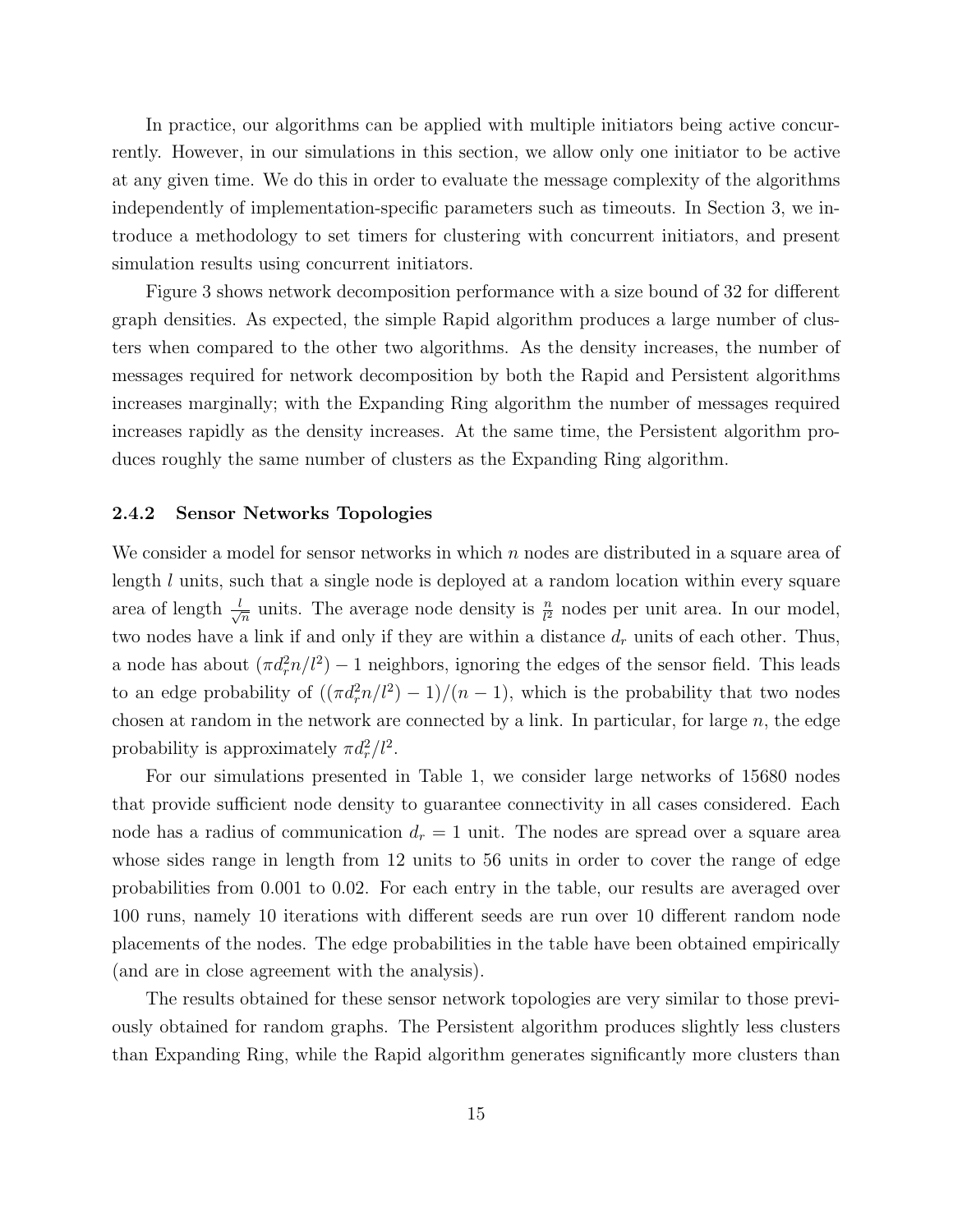| Field  | Edge        | Node    | Clustering            | Number of             | Number of |
|--------|-------------|---------|-----------------------|-----------------------|-----------|
| Length | Probability | Density | Algorithm<br>Messages |                       | Clusters  |
| 56.0   | 0.00092     | 5.0     | Expanding Ring        | $5.471 \times 10^5$   |           |
|        |             |         | Persistent            | $5.497\times10^{4}$   | 1160.37   |
|        |             |         | Rapid                 | $5.350 \times 10^{4}$ | 1868.45   |
| 40.0   | 0.00186     | 9.8     | <b>Expanding Ring</b> | $5.907 \times 10^5$   | 1218.26   |
|        |             |         | Persistent            | $5.106 \times 10^{4}$ | 1103.83   |
|        |             |         | Rapid                 | $6.986 \times 10^{4}$ | 2330.12   |
| 25.0   | 0.00479     | 25.09   | Expanding Ring        | $7.418 \times 10^{5}$ | 1077.81   |
|        |             |         | Persistent            | $4.938 \times 10^{4}$ | 1038.68   |
|        |             |         | Rapid                 | $1.164 \times 10^5$   | 3883.00   |
| 18.0   | 0.00918     | 48.39   | Expanding Ring        | $9.850 \times 10^5$   | 1033.04   |
|        |             |         | Persistent            | $4.816 \times 10^{4}$ | 1013.90   |
|        |             |         | Rapid                 | $1.253 \times 10^5$   | 4179.74   |
| 15.0   | 0.01312     | 69.69   | <b>Expanding Ring</b> | $1.210 \times 10^6$   | 1017.60   |
|        |             |         | Persistent            | $4.780 \times 10^{4}$ | 1005.80   |
|        |             |         | Rapid                 | $1.286 \times 10^5$   | 4287.63   |
| 12.0   | 0.02023     | 108.89  | Expanding Ring        | $1.624 \times 10^6$   | 1004.90   |
|        |             |         | Persistent            | $4.781 \times 10^{4}$ | 996.95    |
|        |             |         | Rapid                 | $1.370 \times 10^5$   | 4568.73   |

Table 1: Comparison of the performance of the three clustering algorithm for a sensor network of 15680 nodes with varying node densities. The cluster bound size is  $B = 16$ .

the two other algorithms. As predicted by our analysis, the number of messages required by Persistent is essentially independent of the network density. On the other hand, Expanding Ring uses more messages as the network gets denser, generating from 10 up to 30 times more messages than Persistent.

## 3 Timer Design for Distributed Clustering

### 3.1 Motivation

In Section 2, we considered the problem of message-efficient algorithms for distributed decomposition of a large network into clusters of bounded size. By distributed, we mean that unclustered nodes in the network must independently (using purely local decisions) become initiators and start clustering. In order for the approach to scale to very large networks, we require that the network must be decomposed rapidly (expected time to complete decom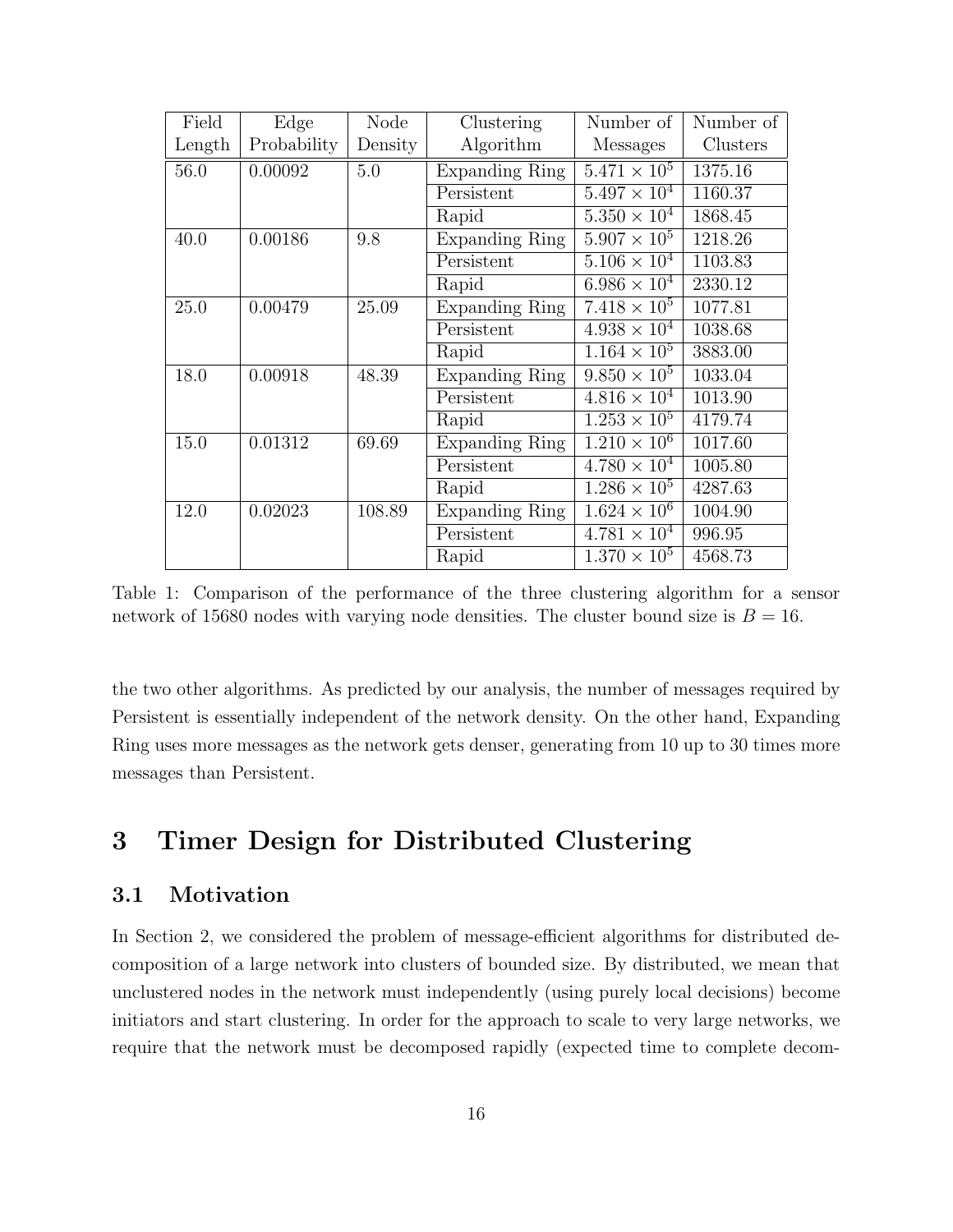position should ideally be independent of the size of the network), and at the same time, for a given upper bound  $B$  on the cluster size, produce as few clusters as possible (to allow hierarchical routing to scale). We address this issue in this section.

The key underlying problem is the following. If the instants when initiators become active are set too far apart, the total time to complete the network decomposition will be too large. On the other hand, when several initiators are concurrently active, some initiators will produce clusters of size smaller than a specified bound  $B$ , since nodes in their neighborhood may be clustered by other initiators. Therefore, it is desirable that initiators be spaced apart both in time and space (e.g. distance in network hops), so that on average they allow initiators time and room to grow clusters of size  $B$  when possible.

Therefore, in this section, we address the following questions, which, to our knowledge, have not been addressed previously in the literature:

- 1. How can we set the initiator timeout values?
- 2. How can we determine the expected time to complete the network decomposition?
- 3. How do the expected time and number of clusters produced compare for different design choices?

One approach is to allow only one initiator to be active in the entire network at any given time. While this sequential approach will guarantee that two initiators will never compete, the total time required will be at least linear in the size of the network. This approach does not scale well for large networks.

Furthermore, the sequential approach is less robust, because it will require coordination among all the nodes in the network. Distributed consensus is required in order to ensure that there is only one initiator active at any time. Due to a result by Fischer, Lynch, and Paterson, consensus cannot be solved deterministically in an asynchronous system that is subject to even a single crash failure [10]. This impossibility results from the inherent difficulty of determining whether a process has actually crashed or is only very slow.

We present a new methodology to solve the problem. Our goal is to design the initiator timeouts in a way that bounds the probability that multiple initiators are concurrently active in the same neighborhood, while at the same time, ensures that all nodes in the network are clustered within a short period of time. We present a solution that achieves full network decomposition within expected time logarithmic in the network size. In addition, we propose an optimistic variant that reduces the total decomposition time, but results in a slightly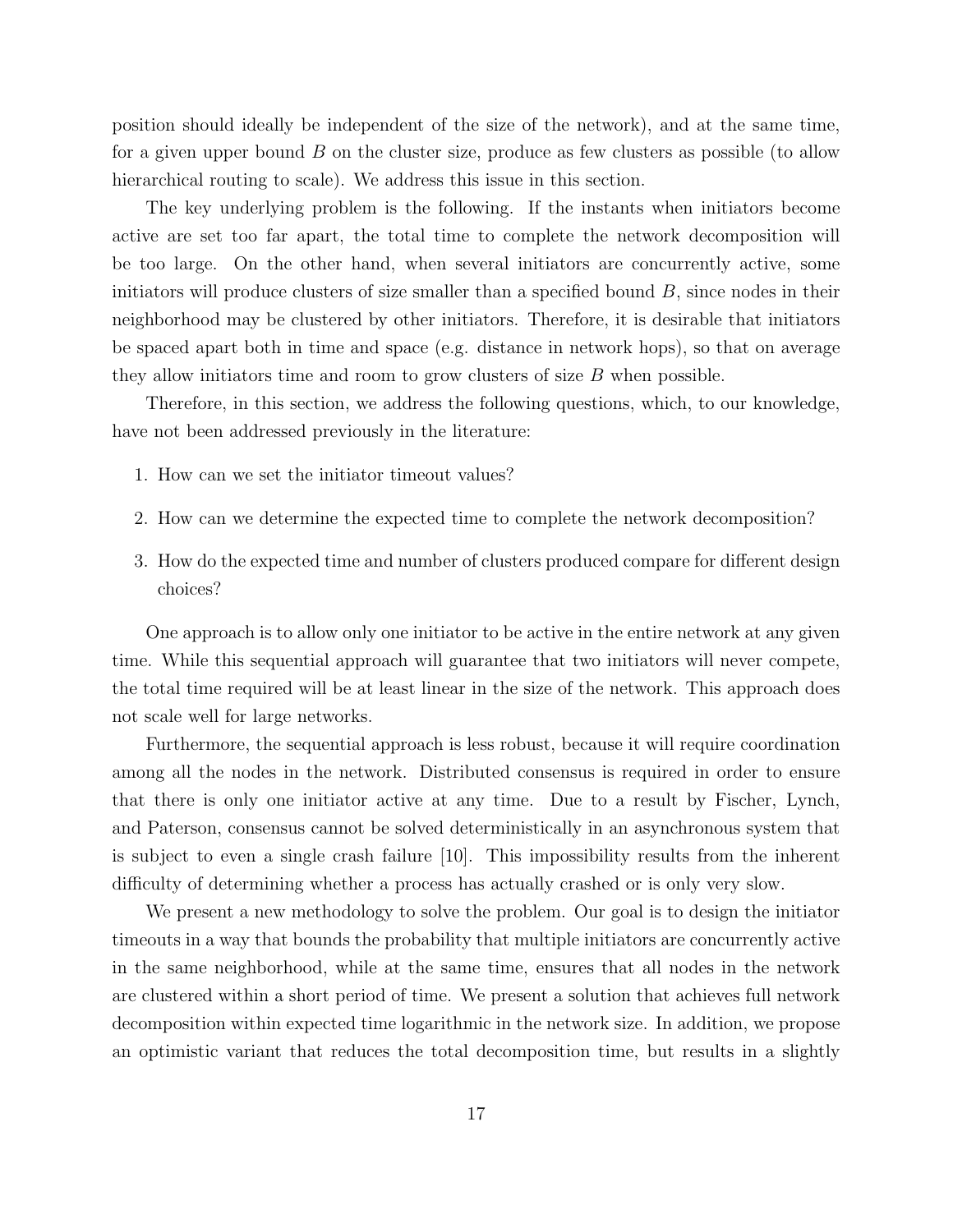

Figure 4: Spheres of influence and interference in mesh topology with cluster size bound= 4.

higher number of clusters. This latter method allows more initiators to be concurrently active. We present an analysis on our solutions, followed by simulation results over various topologies.

### 3.2 Notations and definitions

We set up the notation and definitions that are used in the remainder of this section.

**Definition 1** The clustering time  $t_c$  is the time taken in the worst case by an initiator node to form a cluster of size at most B, using a given algorithm A.

We note that the time to produce a non-trivial cluster not exceeding a size bound B depends on  $B$  and the specific algorithm  $A$  chosen.

Next, we define two sets based on the local topology of the network that determine the time to construct a cluster and the potential for initiators to contend for clustering the same nodes in a network.

**Definition 2** A node x is in the sphere of influence  $(\Psi_i)$  of an initiator i, if a cluster constructed by i can contain x for a given maximum cluster size B.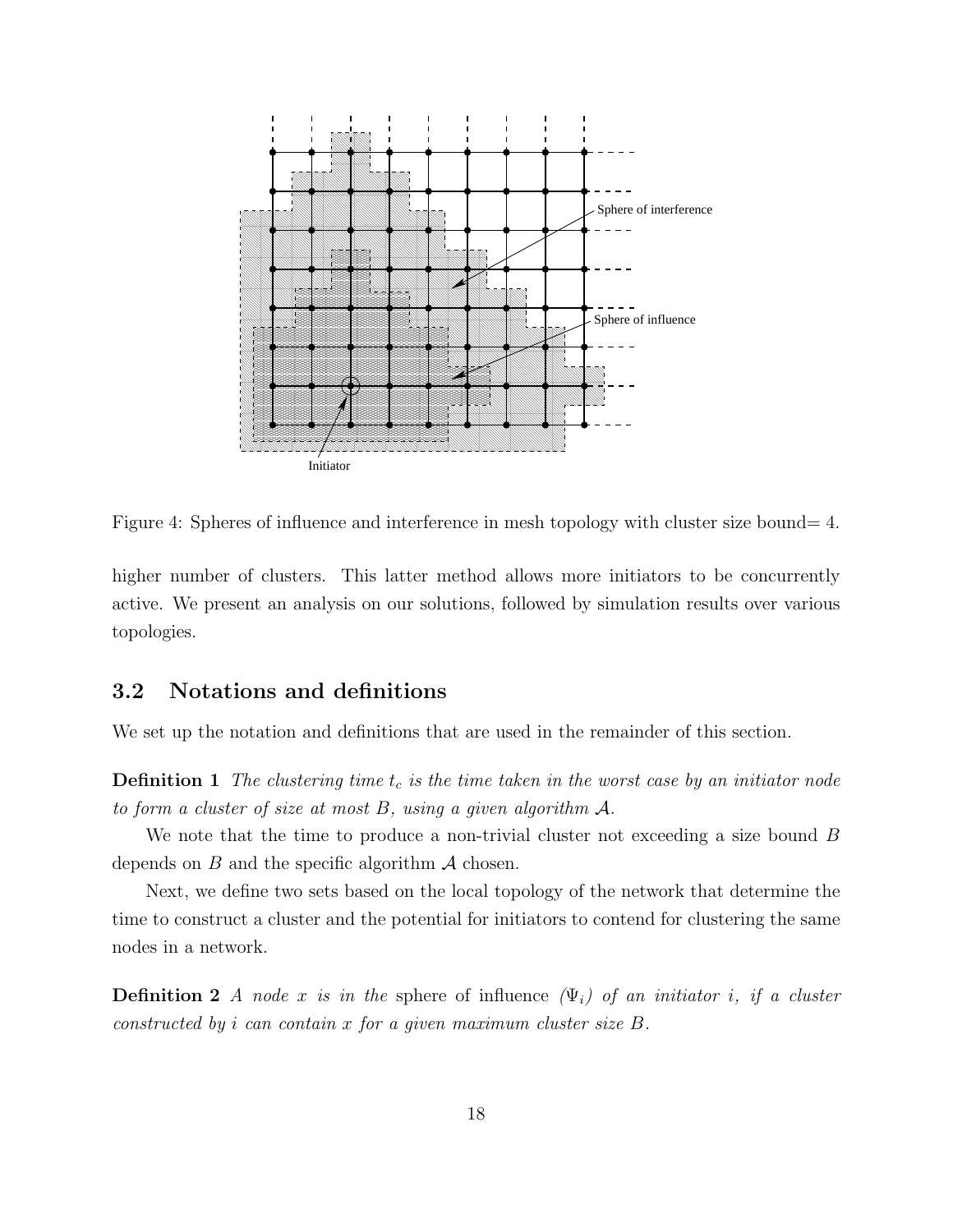**Definition 3** A node j is in the sphere of interference  $(\Phi_i)$  of an initiator i, if there exists a node  $x$  in the network within the sphere of influence of both  $i$  and  $j$ .

In Figure 4, we illustrate the sphere of influence and interference for a rectilinear mesh topology with a cluster size bound of 4. The sphere of influence is the search space of an initiator for clustering, and can therefore affect the clustering time for some algorithms. Two concurrent initiators within the sphere of interference can potentially compete for the same node. The sizes of the spheres of influence and interference can be used to design the initiator timers.

Finally, we define *order statistics*, which offer a formal way to describe and study a population of random variables such as initiator timers [2].

**Definition 4** Given a sample of s random variables,  $X_1, X_2, \dots, X_s$ , reorder them so that  $X_{1:s} < X_{2:s} < \cdots < X_{s:s}$ . Then the k<sup>th</sup> order statistic of this sample of random variables is given by  $X_{k:s}$ .

For notational convenience, we define  $X_{0:s} = 0$ .

### 3.3 Timer design approach

In this section, we present a conservative design approach to set the initiator timeouts. By conservative, we mean that a probabilistic guarantee is provided that multiple initiators do not interfere with each other.

In our approach, each node has a initiator timer that fires according to an exponential random distribution,  $f(t) = \lambda e^{-\lambda t}$ ,  $t > 0$ . The node timers are independent and identically distributed (i.i.d). When the timer fires, the node wakes up and becomes an initiator. The randomness ensures that all nodes do not attempt to initiate clustering at the same time. Due to the memoryless property of the exponential distribution, it is not necessary for all timers to be started at the same time. Furthermore, we can use the memoryless property of the exponential distribution to derive bounds on the probability that initiators are not concurrently active within the the same neighborhood.

We try to bound the probability that another initiator is concurrently active within the sphere of interference of an active initiator. Our problem therefore, is to set the rate parameter  $\lambda$  for the initiator timers in order to ensure that the network is decomposed rapidly and at the same time, contention between concurrent initiators in the same neighborhood is minimized. We require with probability  $1 - \epsilon$ ,  $0 < \epsilon < 1$  that no other initiator within the sphere of interference  $\Phi_i$  was active concurrently with a given initiator i. The design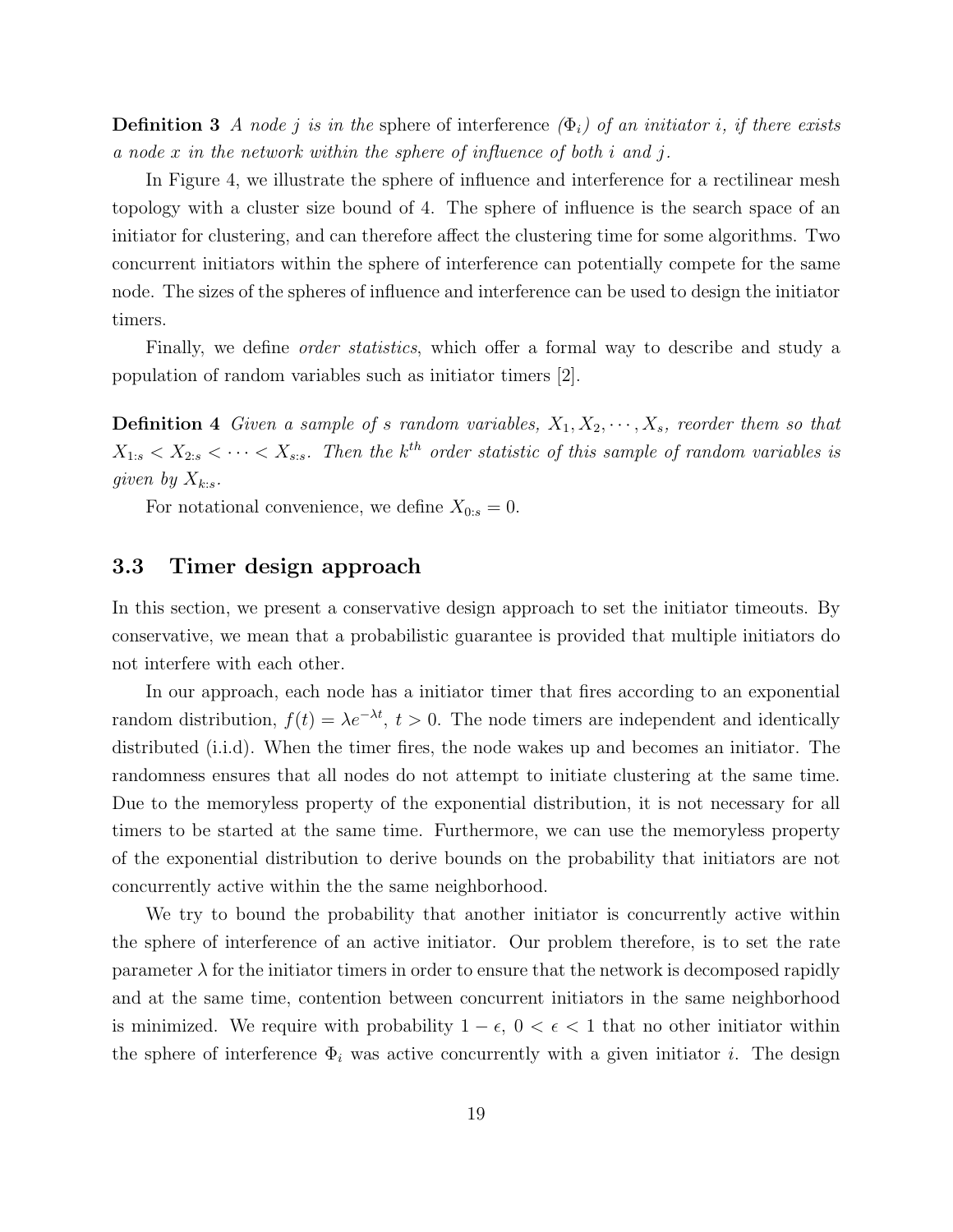

Figure 5: Sequence of firing of initiator timers within the sphere of interference of size  $|\Phi| = s$ .  $X_{k-}$  and  $X_{k+}$  are intervals generated by three consecutive timer firings.

parameter  $\epsilon$  determines the aggressiveness of the setting. The higher the value of  $\epsilon$ , the higher the likelihood that initiators can interfere with each other, and faster the decomposition is completed. Since the time required to form a cluster is bounded by  $t_c$ , we are interested in the time intervals of length  $t_c$  that immediately precede and follow the time instant when an initiator fires.

Suppose the initiator timer of node i fires at time  $t_i$ , and let i be the  $k^{th}$  timer to fire within  $\Phi_i$ , where  $k = 1, 2, \dots s$ ,  $s = |\Phi_i|$ . The timers can be described using order statistics (see Definition 4). In particular, we are interested in order statistics of the exponential distribution for our design. Let us denote by  $X_{k-}$  ( $X_{k+}$  respectively) the interval between  $t_i$ of initiator i and the firing time of the previous (next) initiator in  $\Phi_i$ . These are illustrated in Figure 5. Due to the memoryless property of the exponential distribution,  $X_{k-} = X_{k:s}$  –  $X_{k-1:s}$  and  $X_{k+} = X_{k+1:s} - X_{k:s}$  are also exponentially distributed:

$$
Pr{X_{k-} > t} = e^{-(s-k+1)\lambda t}, \ 1 < k \le s
$$
\n(3)

$$
Pr{X_{k+} > t} = e^{-(s-k)\lambda t}, \ 1 \le k < s \tag{4}
$$

Equation 3 computes the probability that the current  $(k<sup>th</sup>)$  node timer will fire after an interval t has elapsed since the previous  $(k - 1<sup>th</sup>)$  initiator fired. Equation 4 computes the probability that the next  $(k + 1<sup>th</sup>)$  initiator will fire after an interval t from the time the current  $(k^{th})$  initiator fired.

Since the time required to form a cluster is bounded by  $t_c$ , we require with probability  $1 - \epsilon$  that no other initiator within  $\Phi_i$  was active concurrently with i. In other words,

$$
Pr{X_{k-} > t_c \cap X_{k+} > t_c} \ge 1 - \epsilon, \ 0 < \epsilon < 1
$$
\n<sup>(5)</sup>

The first and last initiators each have a strictly lower probability of experiencing inter-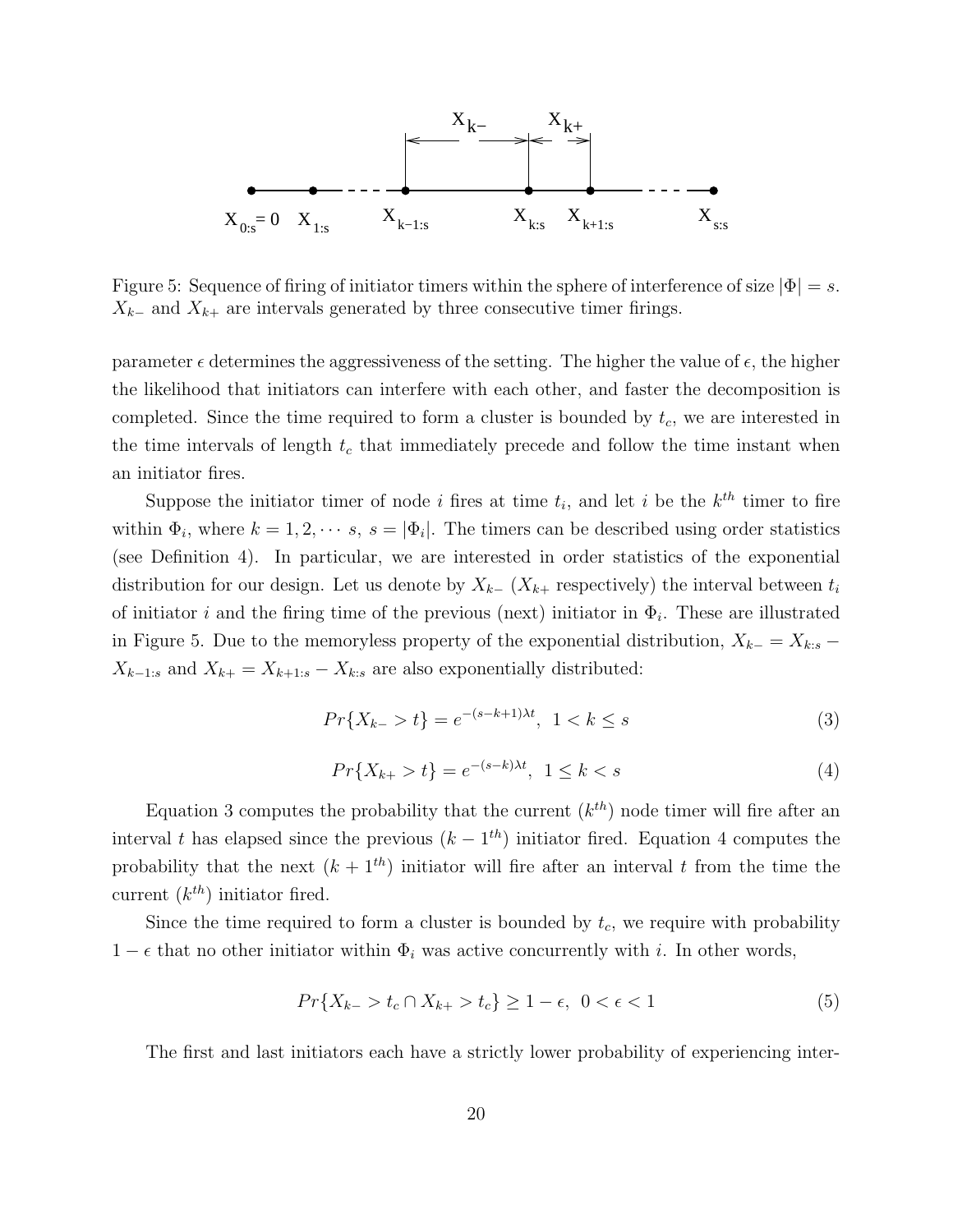ference than the second and penultimate initiators respectively. The first initiator to fire has no previous initiator to contend with. However other initiators may start before the first initiator completes clustering. The last initiator can contend only with initiators that fired previously. Other initiators may experience interference both from initiators that fired before them and after them. Therefore, it is sufficient to consider the range  $1 < k < s$ covered by Equation 5. Since  $X_{k-}$  and  $X_{k+}$  are independent, we get

$$
Pr{X_{k-} > t_c \cap X_{k+} > t_c} = Pr{X_{k-} > t_c} \cdot Pr{X_{k+} > t_c}
$$
\n
$$
(6)
$$

From Equations 3, 4, 5, and 6, we get,

$$
1 - \epsilon \leq e^{-(s-k+1)\lambda t_c} \cdot e^{-(s-k)\lambda t_c} \tag{7}
$$

$$
= e^{-(2s-2k+1)\lambda t_c} \tag{8}
$$

Taking logarithms on both sides, we get

$$
\ln(1 - \epsilon) \le -(2s - 2k + 1)\lambda t_c \tag{9}
$$

or,

$$
\lambda \le \frac{1}{(2s - 2k + 1)t_c} \ln \frac{1}{(1 - \epsilon)}\tag{10}
$$

The right hand side in Equation 10 is smallest for  $k = 2$ , therefore,

$$
\lambda \le \frac{1}{(2s-3)t_c} \ln \frac{1}{(1-\epsilon)}
$$
\n(11)

From Equation 11, we see that our design of the rate parameter depends only on the sphere of interference. The expected value of the  $k^{th}$  timer is given by,

$$
E[X_{k:s}] = \sum_{i=1}^{k} \frac{1}{(s-i+1)\lambda}, \ 1 \le k \le s
$$
 (12)

The expected termination time using this design approach is bounded by the firing time for the last (isolated) node in the entire network, and this is given by:

$$
E[X_{n:n}] = \sum_{i=1}^{n} \frac{1}{(n-i+1)\lambda} \tag{13}
$$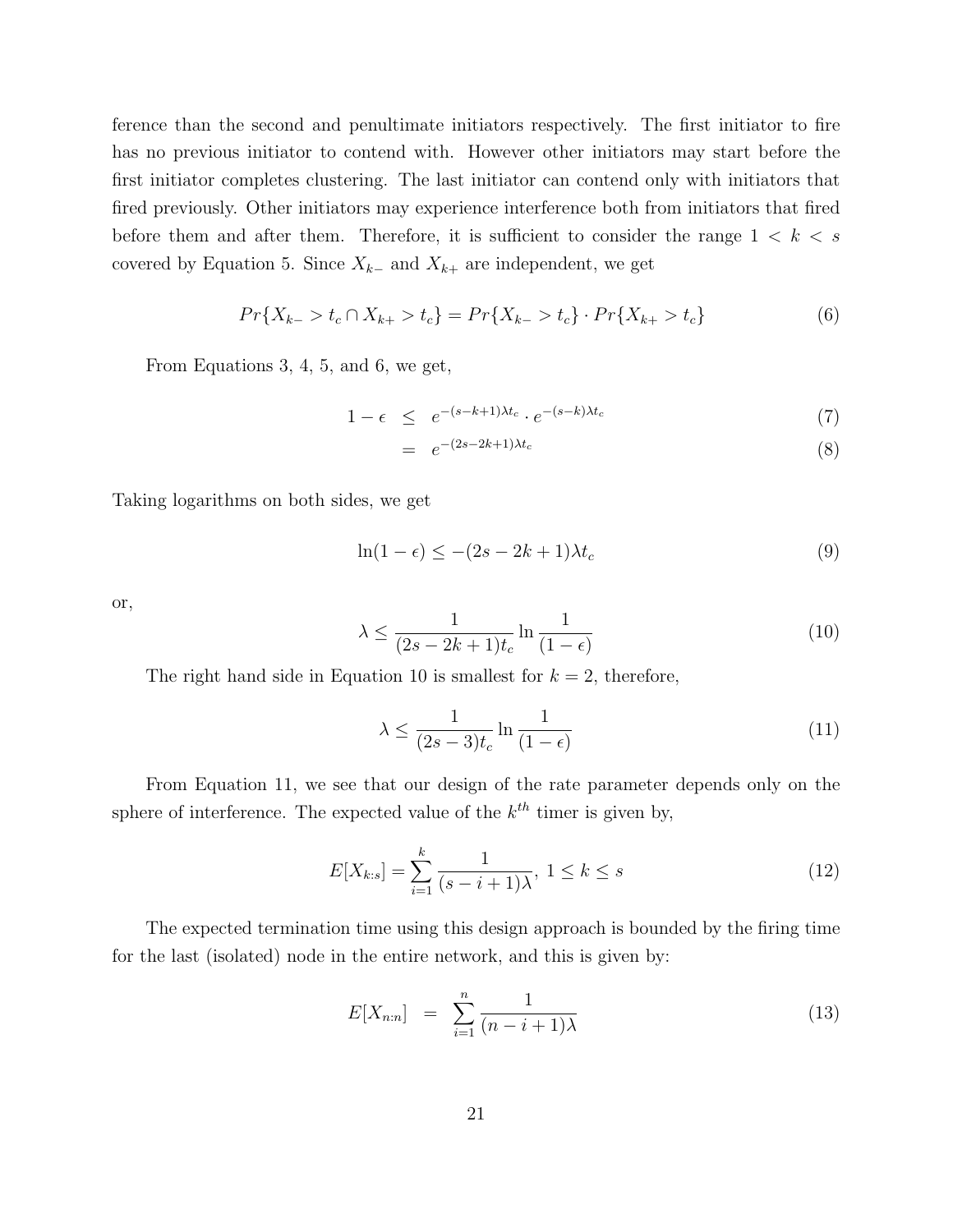$$
<\frac{1}{\lambda}\left(\ln n + \gamma + \frac{1}{2n}\right) \tag{14}
$$

$$
\asymp \frac{\ln n + \gamma}{\lambda} \tag{15}
$$

where  $\gamma \approx 0.577215664901$  is the Euler-Mascheroni constant. In Equation 14, we use a result from [29], and the  $\approx$  symbol in Equation 15 denotes asymptotic equality as  $n \to \infty$ . We note that our probabilistic guarantee that initiators do not interfere is robust and does not require to start all the timers at the same time. However, the bound on the decomposition time of the entire network is valid only if the timers of all the nodes in the network have been started at the same time.

Thus our approach has an upper bound on the expected termination time that is logarithmic in the network size. Therefore, it is more scalable than the sequential clustering approach which has a termination time that is at least linear in the size of the network. Our design allows for a natural trade-off by varying the parameter  $\epsilon$ . By varying  $\epsilon$  from a setting close to 0 to a more aggressive setting close to 1, we can achieve faster termination times at the possible cost of more clusters produced. The approach is expected to work well in networks in which the spheres of influence and interference of initiator nodes are small when compared to the size of the network.

### 3.3.1 Clustering time

The expected termination time depends on the clustering time  $t_c$ . In this section, we provide the clustering time for the Rapid, Persistent, and Expanding Ring algorithms that were described in Section 2.

If the link delays are bounded from above by one time unit, then it is easy to see that the worst-case clustering time  $t_c$  is  $2(B-1)$  units for the Rapid algorithm and  $B(B-1)+2(B-1)$ units for the Expanding Ring algorithm. For these algorithms,  $t_c$  is independent of the sphere

| Table 2: Worst-case clustering time of different algorithms for cluster size bound B and |  |  |  |  |  |
|------------------------------------------------------------------------------------------|--|--|--|--|--|
| sphere of influence of size $ \Psi $ . Time is measured in units of maximum link delay.  |  |  |  |  |  |

| Algorithm      | Clustering Time     |
|----------------|---------------------|
| Rapid          | $2(B-1)$            |
| Persistent     | $2B \Psi $          |
| Expanding Ring | $B(B-1) + 2(B - 1)$ |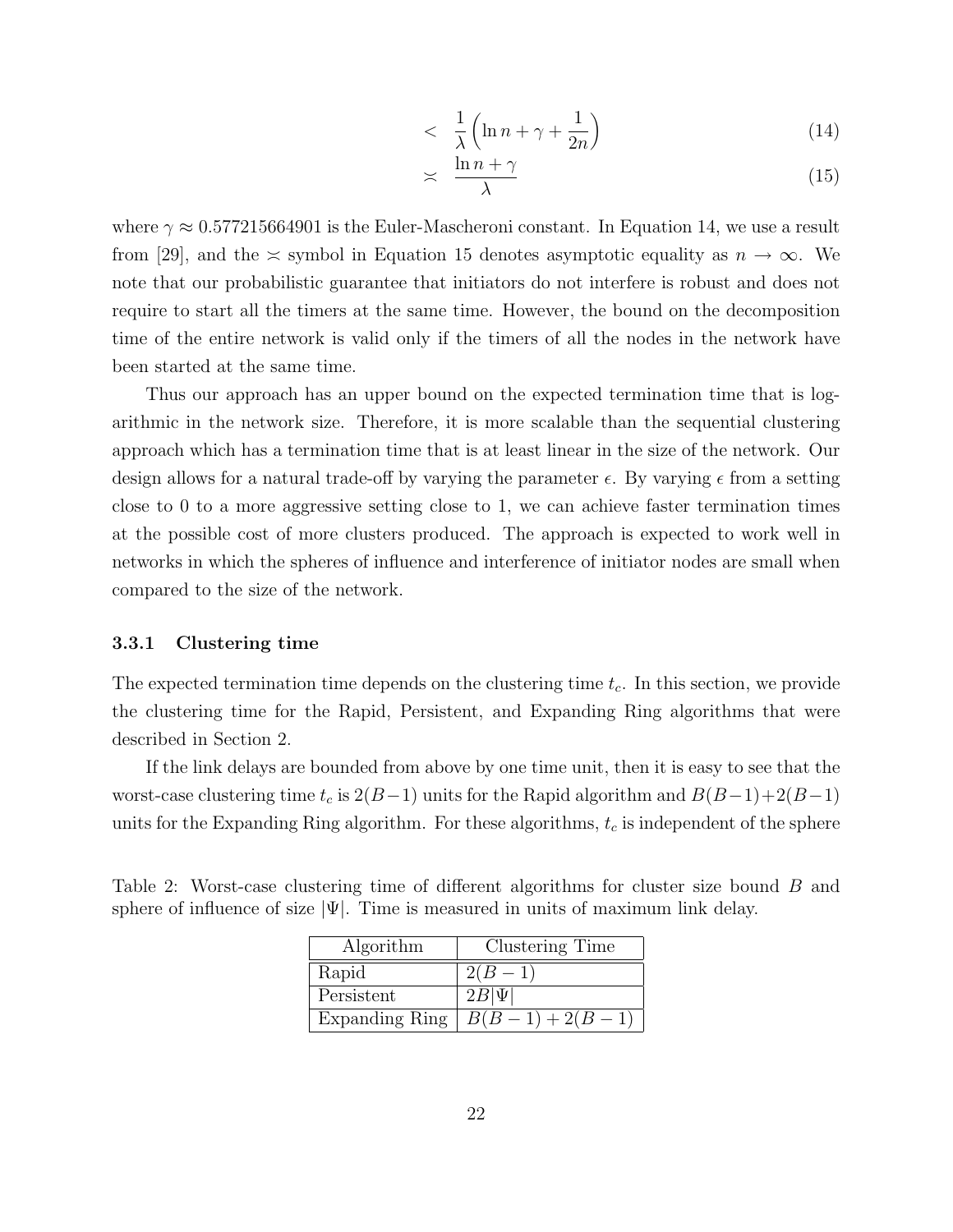of influence.

The analysis for the Persistent algorithm follows the same lines as the message complexity analysis (for the single initiator case) presented in Section 2. The budget can be reallocated at most B times by each node on the spanning tree. So the total number of messages on each link of spanning tree including the responses is  $2B$  in the worst case. Each node in the spanning tree could have sent messages to at most  $|\Psi| - 1$  neighbors in the sphere of influence  $\Psi$  of the initiator that have not been included in the spanning tree as a child of the given node. The number of messages wasted is  $2B(|\Psi|-1)$ . The total number of messages is at most  $2B|\Psi|$ . At worst, these messages are sent sequentially, and then the total clustering time is at most  $2B|\Psi|$  time units.

The general formulas for the clustering time for different algorithms are summarized in Table 2. Tighter bounds for  $t_c$  can be found in special cases (for example, in a ring,  $t_c = O(B)$  for the Persistent algorithm).

### 3.3.2 Spheres of influence and interference

The expected termination time also depends on the size of the sphere of interference  $s = |\Phi|$ in the network. In Table 3, we present the size of the spheres of influence and interference for a number of topologies of interest. As before, we consider large networks with  $B \ll n$ .

In addition to the ring, mesh, and clique topologies, we also consider a sensor network model. For this model, we use an irregular random topology in which nodes are uniformly distributed over an area, and the maximum number of nodes deployed per unit area is bounded by  $\rho$ . The network topology is determined by a unit disk graph, that is, nodes can communicate with all other nodes that are within a specified distance  $d_r$ . We note that the mesh topology as well as the sensor network topology used in the simulations of Section 2.4.2 are special cases of this model.

Table 3: Sizes of the spheres of influence  $(|\Psi|)$  and interference  $(|\Phi|)$  for various topologies for cluster size bound B.

| Topology         | $ \Psi $                 | $\Phi$                 |
|------------------|--------------------------|------------------------|
| Ring             | $1 + 2(B - 1)$           | $1+4(B-1)$             |
| Rectilinear Mesh | $1 + 2B(B - 1)$          | $1+4(B-1)(2B-1)$       |
| Clique           |                          |                        |
| Sensor Net Model | $\rho \pi (B-1)^2 d_r^2$ | $4\rho\pi(B-1)^2d_r^2$ |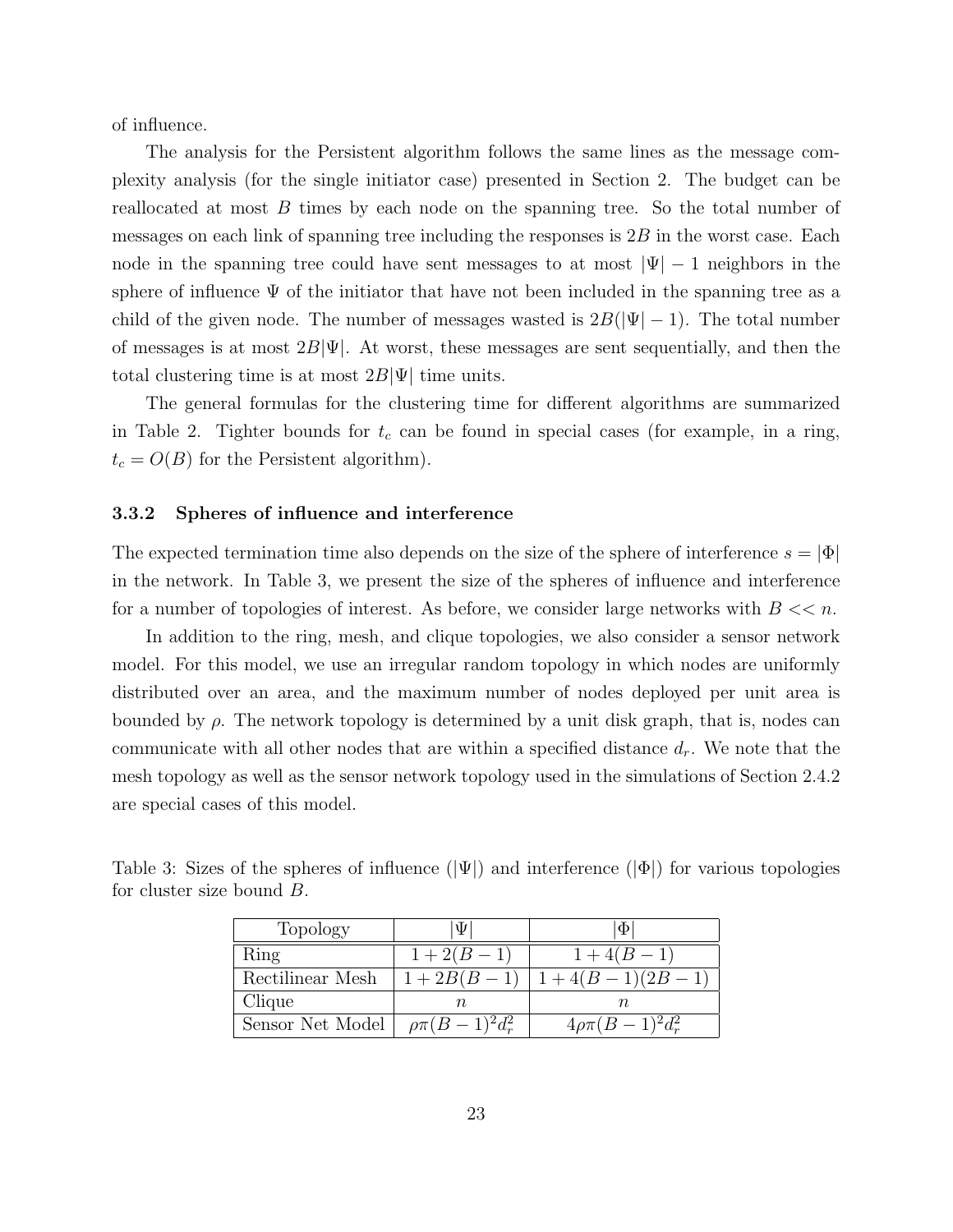### 3.4 An optimistic approach to speed up decomposition

In practice, multiple initiators can be concurrently active within the sphere of interference without significantly impacting the average cluster size (and the total number of clusters), as evidenced by our simulation results presented later in Section 3.5. This is especially true in the case of dense graphs, in which there are a large number of nodes within the sphere of interference. The approach described in the previous section is conservative and tries to avoid interference between initiators. If we allow for more concurrency, we can reduce the overall clustering time. In this section, we present a more optimistic approach to improve the network decomposition time.

In this approach, we allow for up to  $\frac{n}{B}$  initiators to be concurrently active (on average) in the entire network within the clustering time  $t_c$ . The intuition for using this particular number is that at least  $\frac{n}{B}$  clusters will be formed in a network of n nodes with an upper bound  $B$  on the cluster size. This can be expressed by the following equation:

$$
E[X_{i+\frac{n}{B}:n} - X_{i:n}] \ge t_c, \ \ 0 \le i \le n - \frac{n}{B}
$$
 (16)

From Equation 12, it follows that the left hand side of Equation 16 is smallest for  $i = 0$ , therefore, it is sufficient to consider:

$$
E[X_{\frac{n}{B}:n} - X_{0:n}] \ge t_c \tag{17}
$$

For this approach, we choose  $t_c = B^2$  in general irrespective of the local network topology or the specific clustering algorithm chosen. With a unique initiator, this is the maximum time required by any optimal algorithm that achieves the bound B, as derived in Section 2. This is sufficient for the Expanding Ring algorithm even with multiple initiators, and based on our experience from simulations, this value is sufficient for the Persistent algorithm on average with multiple initiators.

As before, we compute the value of the rate parameter  $\lambda$  for the initiator timers using the exponential distribution. Setting  $s = n, k = \frac{n}{R}$  $\frac{n}{B}$ , and  $t_c = B^2$ , from Equations 12 and 17, we get:

$$
B^{2} \leq \sum_{i=1}^{\frac{n}{2}} \frac{1}{(n-i+1)\lambda} \tag{18}
$$

$$
\leq \frac{1}{B\lambda} \tag{19}
$$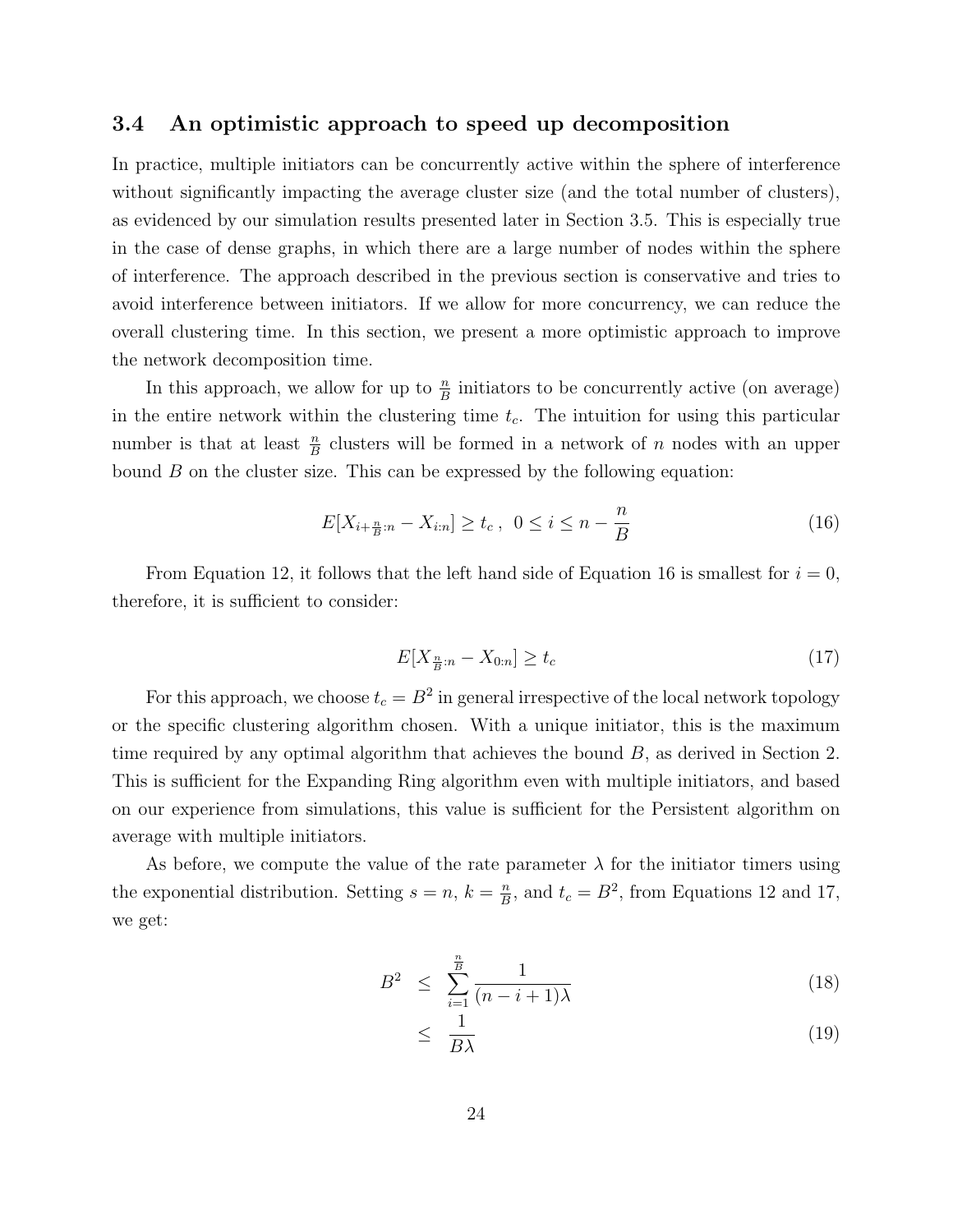Therefore, by transposing  $\lambda$  and  $B^2$ , we get:  $\lambda \leq \frac{1}{B^2}$  $\frac{1}{B^3}$ . Thus in order to minimize the expected time for network decomposition, we set  $\lambda = \frac{1}{R}$  $\frac{1}{B^3}$ . In Section 3.5, we show using simulations that  $\lambda = \frac{1}{B^3}$  performs well over a range of network topologies. Setting  $\lambda = \frac{1}{B}$  $\overline{B^2}$ results in a larger number of clusters, whereas,  $\lambda = \frac{1}{B^4}$  results takes a longer time for the decomposition to complete.

We note that the only design parameter used in this approach is the cluster size bound. This has the advantage that no knowledge of the network topology is required to set the initiator timers. Simulation results on the performance of the optimistic approach are provided in the next section.

### 3.5 Simulation results

In this section, we present simulation results of the timer design approach over mesh topologies (additional simulation results for ring, clique, random graph and sensor network topologies can be found in [15]). In our simulations, we assume that the link delay is equal to one unit of time for each link.

In order to study the scalability of our approaches, we simulated the conservative approach, the optimistic approach, and an ideal baseline sequential approach (that guarantees that only one initiator is active in the entire network at any time) over mesh topologies of size varying from 1, 024 nodes to 25, 600 nodes.

In Table 4, we summarize the number of clusters produced by the three approaches. We have used a computed value of  $\lambda = 1.8 \times 10^{-9}$  for the conservative approach and  $\lambda =$  $2.44 \times 10^{-4}$  for the optimistic approach. From this table, we see that the conservative approach using  $\epsilon = 0.1$  produces the same number of clusters as the ideal sequential baseline.

| Network     | Number of clusters |              |                      |  |  |
|-------------|--------------------|--------------|----------------------|--|--|
| <b>Size</b> | Sequential         | Conservative | Optimistic           |  |  |
| 1,024       | 95.2               | 95.2         | 95.9                 |  |  |
| 4,096       | 377.2              | 377.2        | 382.9                |  |  |
| 9,216       | 847.3              | 847.3        | 861.2                |  |  |
| 16,384      | 1,500.6            | 1,500.6      | 1,531.6              |  |  |
| 25,600      | 2,363.4            | 2,363.4      | $2,\overline{397.8}$ |  |  |

Table 4: Number of clusters for conservative, optimistic, and sequential approaches over mesh topologies of various sizes. We used  $\epsilon = 0.1$  for the conservative approach.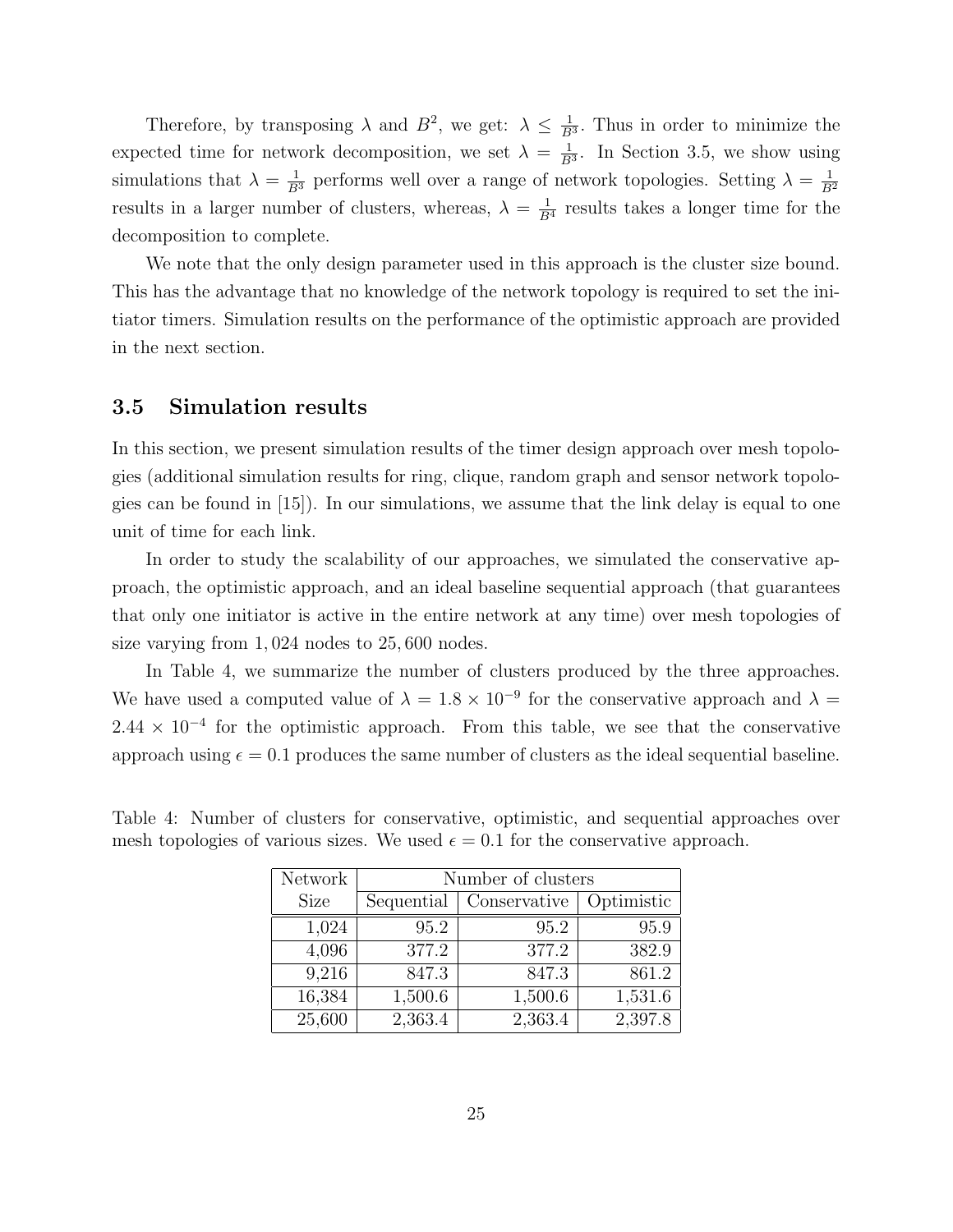

Figure 6: Scalability of network decomposition with increasing network size. Each point is averaged over 100 runs each of the conservative approach with an  $\epsilon$  of 0.1, the optimistic approach, and the sequential baseline on mesh topology for a cluster size bound of 16. The theoretical worst case on the average completion time is computed using Equation 15. Time is measured in units of maximum link delay.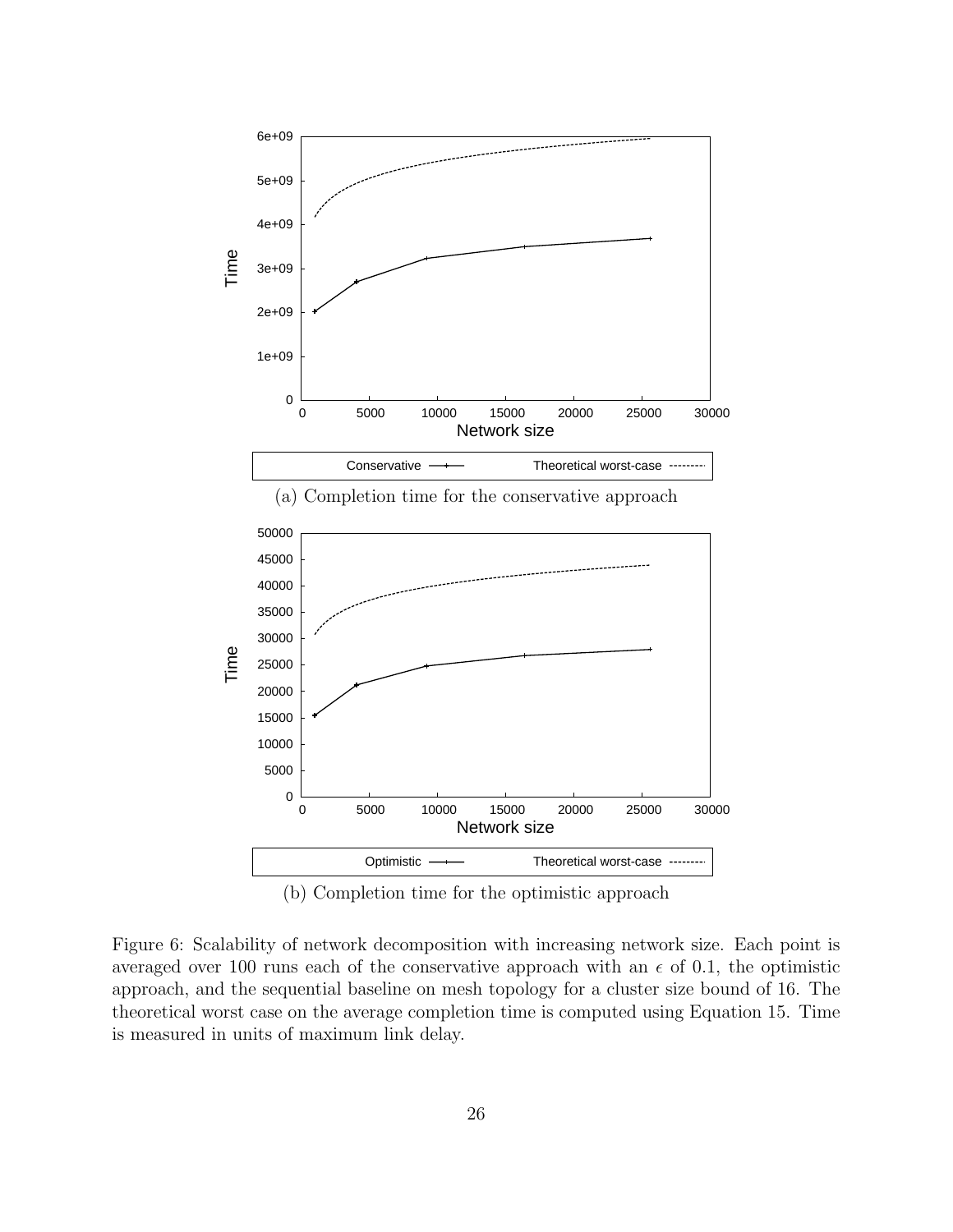The optimistic approach produces a slightly larger number of clusters.

Figure 6(a) shows that the time taken to cluster the entire network increases logarithmically with the network size, as predicted by our analysis, and the upper bound provided by Equation 15 is quite tight. From Figure 6(b), we observe that the optimistic approach exhibits a similar scaling behavior while running significantly faster than the conservative approach. We see from these results that our timer design scales well with network size when using the Persistent algorithm.

## 4 Discussion of Practical issues

In this section, we discuss the issues in practical application of our algorithms and our timer design to the self-organization of large wireless sensor networks. These issues are related to the robust maintenance of network structure under node failures and loss of messages over unreliable links.

Neighbor discovery: The clustering algorithms we proposed in this paper require that each node must know its immediate neighbors. We can achieve this requirement using well-known neighbor discovery protocols, for example, the one proposed in [23]. In this approach, each node periodically broadcasts a beacon message, which is discovered by other nodes that hear the beacon message. For robustness, a  $k$ -of- $n$  scheme can be used, in which a node remains a valid neighbor as long as  $k$  out of every  $n$  beacons are received successfully. Therefore, this scheme can be used not only to identify neighbors for our clustering algorithms, but also to determine when a neighbor is no longer reachable.

Arrival of new nodes: When a new node is deployed in a sensor network (or a node wakes up from sleep), the neighborhood of this node may have already been clustered. In this case, the node will not receive any labeling message before its initiator timer fires, and it will attempt to create a new cluster. Since its neighbors are already clustered, the node will end up being in a small cluster by itself. As a result, the network may become fragmented into a large number of small clusters as new nodes arrive.

However, it is possible that one or more of its neighboring clusters are smaller than the bound. Therefore, the new node should attempt to join a neighboring cluster prior to initiating its own cluster. It can do so by sending a join request to each of its neighbors.

Upon receiving a join request, a node consults its initiator, and upon approval, sends an accept response to the new node. If the new node receives multiple accept responses, it must send confirmation to one of the neighbor and reject the others. This confirmation can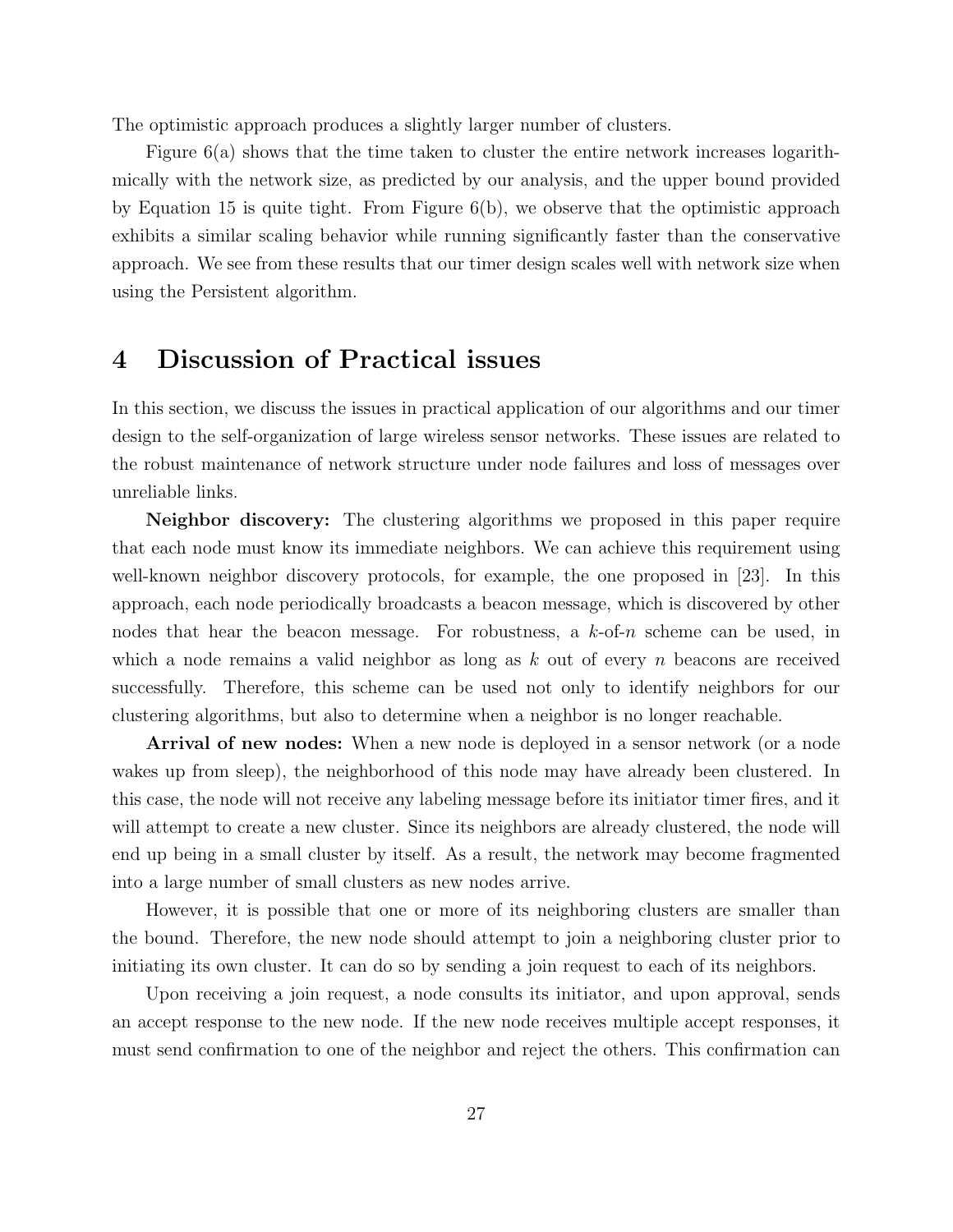then be forwarded to the initiator node. This scheme is similar to the one described in  $|6|$ .

Routing: In very large networks, it may become necessary to group clusters into higher level clusters. Standard approaches to routing in hierarchical multi-cluster, multi-hop wireless networks can be used in conjunction with the clustering algorithms (see [25, 28] and references therein). Many of these require global, possibly abstracted, knowledge of the network topology. A hierarchical distance vector protocol (e.g. [18]), hierarchical link state routing protocol (e.g. [23]), or hazy sighted routing protocol [24] may be used to acquire topology knowledge for routing.

Partition detection and healing: In general, with hierarchical clustering, two kinds of partitioning can occur. In the first case, the entire network is partitioned. Healing such a catastrophic partition involves recovery or replacement of failed links or nodes. In the second case, the entire network is not partitioned, but a cluster is internally partitioned due to the loss of nodes or links. This latter case, called the subnetwork partition problem, has been addressed in detail in [20].

In the context of the Persistent algorithm, we propose the following approach for dealing with partitions arising from the loss of a node or link. As we described earlier, the neighbor discovery procedure doubles as a robust link maintenance protocol. Using this a node can determine when its parent is no longer reachable, and can then attempt to compute an alternative path to the initiator of the cluster using knowledge of the cluster topology<sup>5</sup>. The node can then inform the initiator, which can then compute a different spanning tree for the cluster. If no path to the initiator can be found, then the node must initiate a relabeling procedure that causes the subtree of this node to become an independent cluster.

Loss or delayed delivery of messages: We analyzed the clustering algorithms in Section 2 in ideal settings in which no messages are lost. In practice, the clustering protocol must expect loss of messages, and therefore, we must use timeouts and retransmissions to ensure reliable message delivery. For example, we can use a link level retransmission scheme such as the one those specified for IEEE 802.11 [12] networks. In error-prone environments, forward error correction codes may be applied in conjunction with retransmissions to protect against message corruptions [4].

If the network can deliver messages after very long delays, then a sequence number scheme must be implemented to identify and discard old messages [19]. In extremely hostile environments, we may need to consider a number of more radical techniques [26].

Load balancing: The clusterhead (the initiator or another elected node in the cluster)

<sup>&</sup>lt;sup>5</sup>The initiator can convey the cluster topology to all nodes in the cluster.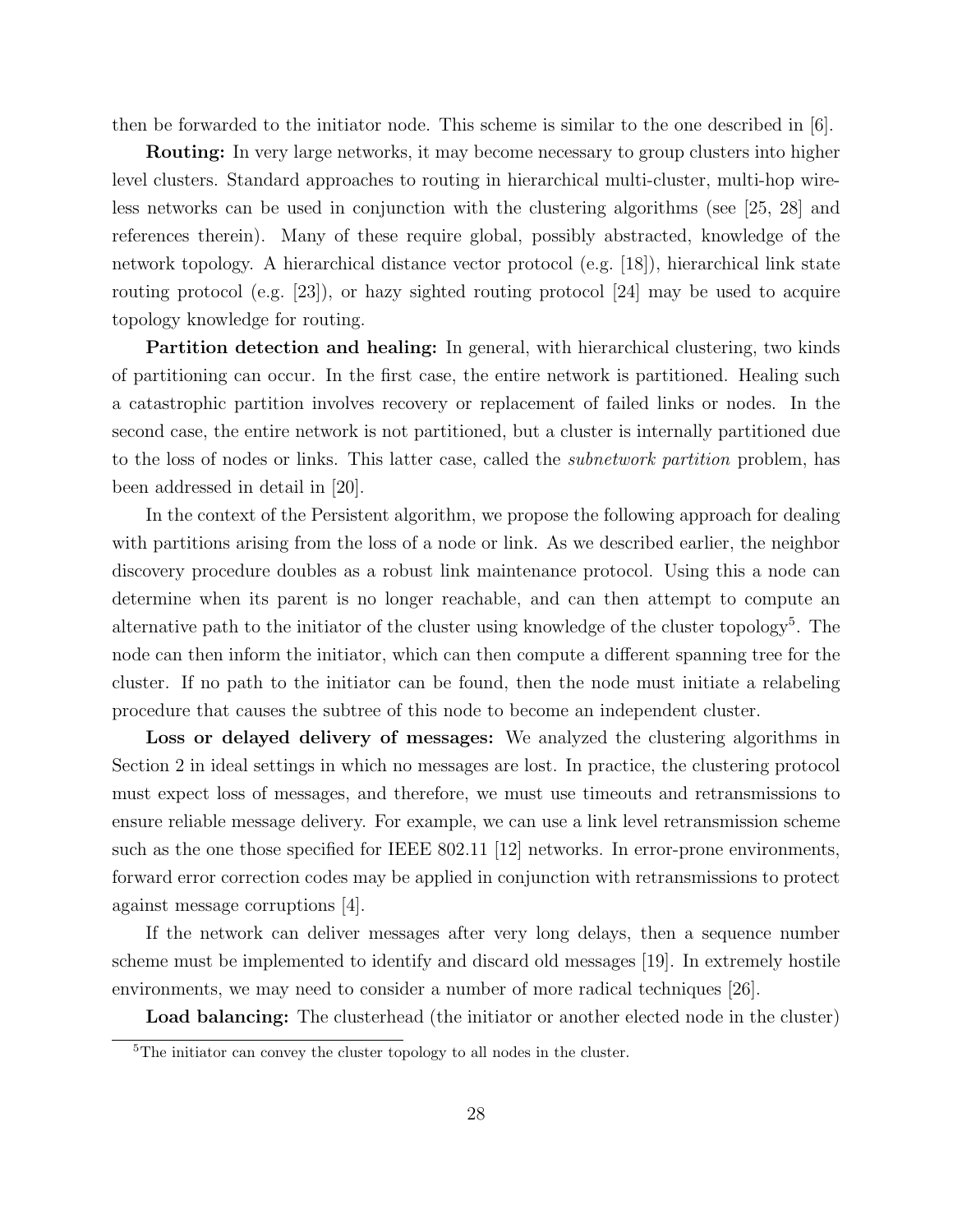may commonly be used to forward messages outside the cluster, and as a result the increased load can deplete its energy rapidly. To ameliorate this, our algorithms can be used with load balancing approaches such as LEACH [11], in which different nodes become initiators in different rounds for sharing the energy load. Such initiator rotation could also allow for recovery in the event of failed nodes.

## 5 Conclusions and Future Work

In this paper, we made the following contributions.

Message-efficient clustering algorithms: We presented a novel approach to messageefficient clustering based on the concept of allocating growth budgets to neighbors. We presented a basic algorithm Rapid, which allocates budgets to neighbors once, and an enhanced algorithm Persistent, which reallocates the shortfall until the bound is reached or no more growth is possible. Unlike the expanding ring approach [22], our algorithms do not involve the initiator in each round, and do not violate the specified upper bound on the cluster size at any time.

Performance analysis of the clustering algorithms: We showed that the Persistent approach has optimal worst-case message complexity  $O(B^2)$  (where B is the cluster size bound), when only a single initiator is present, whereas, the Expanding Ring algorithm has a higher<sup>6</sup> worst-case complexity  $O(n)$  (where n is the number of nodes in the network). Although the Rapid algorithm has a message complexity that is linear in B, it can produce extremely small clusters of size  $O(e^{W(\ln B)})$  (where W is the Lambert W function) in the worst case, even when only a single initiator is present.

Through analysis of sequential decomposition of regular topologies, we showed that in densely connected topologies, the Persistent algorithm is expected to use fewer messages on average than the Expanding Ring algorithm. On clique topologies, the Persistent algorithm requires only  $O(n \log n)$  messages on average, whereas, the Expanding Ring algorithm requires  $O(n^2)$  messages. We verified the analytical results using simulations over ring and clique topologies.

Simulations of the clustering algorithms: We confirmed our analytical results through extensive simulations over a wide range of topologies. We showed that our algorithms produce clusters of bounded size and low diameter, using significantly fewer messages than the expanding ring approach. In our simulations, the Persistent algorithm produced the

<sup>&</sup>lt;sup>6</sup>In large networks, particularly wireless sensor networks,  $n > B^2$ .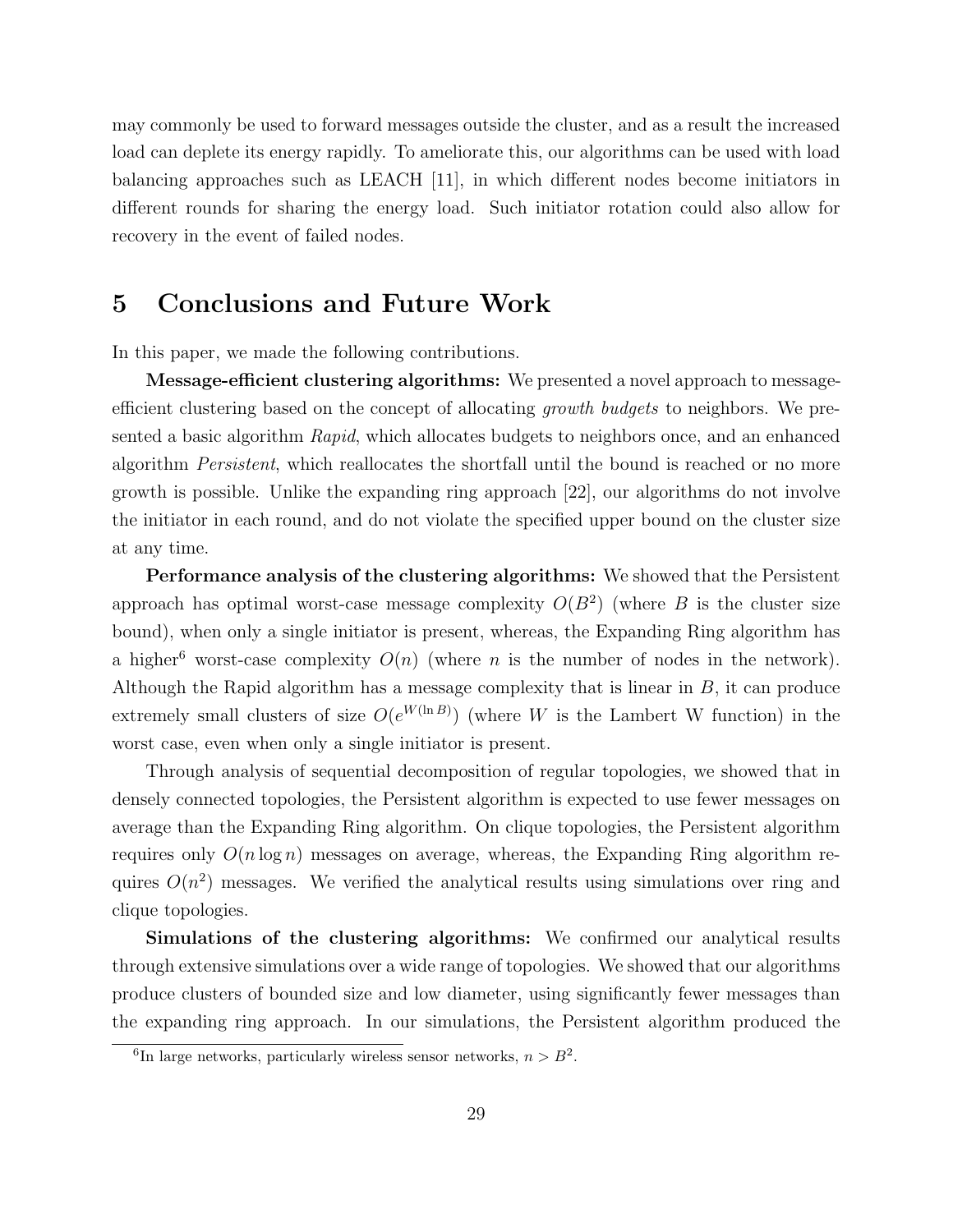fewest clusters using the fewest messages.

Timer design methodology: We addressed the issue of how long nodes must wait before they become initiators. We presented a methodology for designing the initiator timers. In our methodology, each node has an exponentially distributed timer. We introduced and used the concepts of the sphere of influence and the sphere of interference of an initiator to determine the rate parameter  $\lambda$  of the exponential distribution. Our method can offer a guarantee that initiators in the same neighborhood do not interfere with each other with chosen probability  $1 - \epsilon$ , where  $0 < \epsilon < 1$ .

We also presented an optimistic variant that reduces the total network decomposition time significantly, by allowing more initiators to be simultaneously active. More importantly, this variant does not require any knowledge of the network topology. In particular, we show through analysis that  $\lambda = \frac{1}{R}$  $\frac{1}{B^3}$  is expected to work well. Through simulations, we have confirmed that this setting works well in practice. However, it results in a slightly higher number of clusters than the conservative approach.

Scalability to large networks: We derived the upper bound on the expected time for network decomposition using our method, which is asymptotically  $\frac{\ln n+\gamma}{\lambda}$  (where  $\gamma$  is the Euler-Mascheroni constant). In comparison, a sequential approach in which only one initiator is allowed to be active at any time, can achieve network decomposition in time which is at least linear in the size of the network. Furthermore, in large networks, our approach is more robust than the sequential approach, since the latter requires distributed consensus. Through simulations over different topologies we demonstrated that the Persistent algorithm in conjunction with our timer design approaches can scale to large networks and produce a number of clusters comparable to the baseline sequential approach.

In summary, our clustering algorithms and timer design methodology can be applied to achieve self-configuration of large wireless sensor networks, and other networks. Based on a survey of related work, we believe our work is unique in its focus on distributed clustering algorithms that achieve message efficiency as well as a bounded cluster size. Furthermore, our work offers a rigorous approach to the design of initiator timers that can scale to very large networks. As a future work, it would be interesting to investigate other possible approaches to set the timers and compare them with the method proposed in our paper.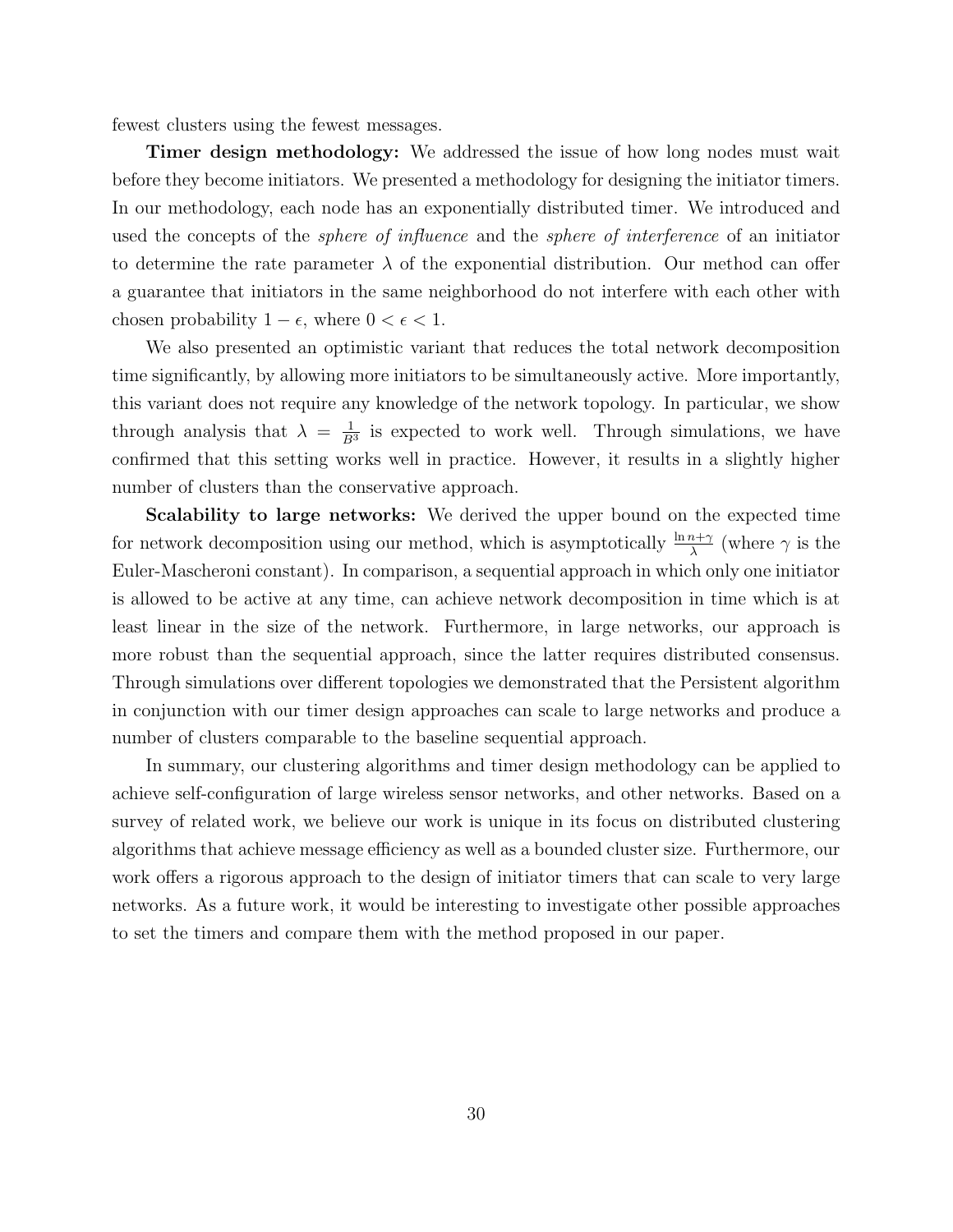## References

- [1] I.F. Akyildiz, W. Su, Y. Sankarasubramaniam, and E. Cayirci, "Wireless sensor networks: a survey," Computer Networks (Elsevier), 38(4):393–422, March 2002.
- [2] B.C. Arnold, N. Balakrishnan, and H.N. Nagaraja, A first course in order statistics, Wiley series in probability and mathematical statistics, John Wiley, New York, NY, USA, ISBN: 0471574163, 1992.
- [3] B. Awerbuch, A. V. Goldberg, M. Luby, and S.A. Plotkin, "Network decomposition and locality in distributed computation," Proceedings of the IEEE 30th Annual Symposium on Foundations of Computer Science, Research Triangle Park, NC, USA, 1:364–369, 30 October–1 November 1989.
- [4] E. Ayanoglu, S. Paul, T.F. LaPorta, K.K. Sabnani, and R.D. Gitlin, "AIRMAIL: a link-layer protocol for wireless networks,"  $ACM/Baltzer$  Wireless Networks, 1(1):47–60, February 1995.
- [5] S. Banerjee and S. Khuller, "A clustering scheme for hierarchical control in multihop wireless networks," Proceedings of the 20th Annual Joint Conference of the IEEE Computer and Communications Societies (INFOCOM 2001), Anchorage, AK, USA, 2:1028–1037, 22–26 April 2001.
- [6] C.-C. Chiang, "Routing in clustered multihop, mobile wireless networks with fading channel," Proceedings of the IEEE Singapore International Conference on Networks (SICON'97), 1:197–211, April 1997.
- [7] K.A. Delin and S.P. Jackson, "The Sensor Web: A New Instrument Concept," Proceedings of SPIE's Symposium on Integrated Optics, San Jose, CA, USA, January 2001. (Available online at http://sensorwebs.jpl.nasa.gov/resources/sensorweb-concept.pdf)
- [8] P. Erdos and A. Renyi, "On the evolution of random graphs," Publications of the Mathematical Institute of the Hungarian Academy of Sciences, 5:17–61, 1960.
- [9] P. Fraigniaud, A. Pelc, D. Peleg, and S. Perennes, "Assigning labels in unknown anonymous networks," Proceedings of the 19th Annual ACM SIGACT-SIGOPS symposium on Principles of Distributed Computing, Portland, OR, USA, 1:101–111, July 2000.
- [10] M.J. Fischer, N.A. Lynch, and M.S. Paterson, "Impossibility of distributed consensus with one faulty processor," *Journal of the ACM*,  $32(2):374-382$ , 1985.
- [11] W. Heinzelman, A. Chandrakasan, and H. Balakrishnan, "Energy-efficient communication protocols for wireless microsensor networks," Proceedings of the 33rd Hawaiian International Conference on Systems Science (HICSS-33), Maui, HI, USA, 4–7 January 2000.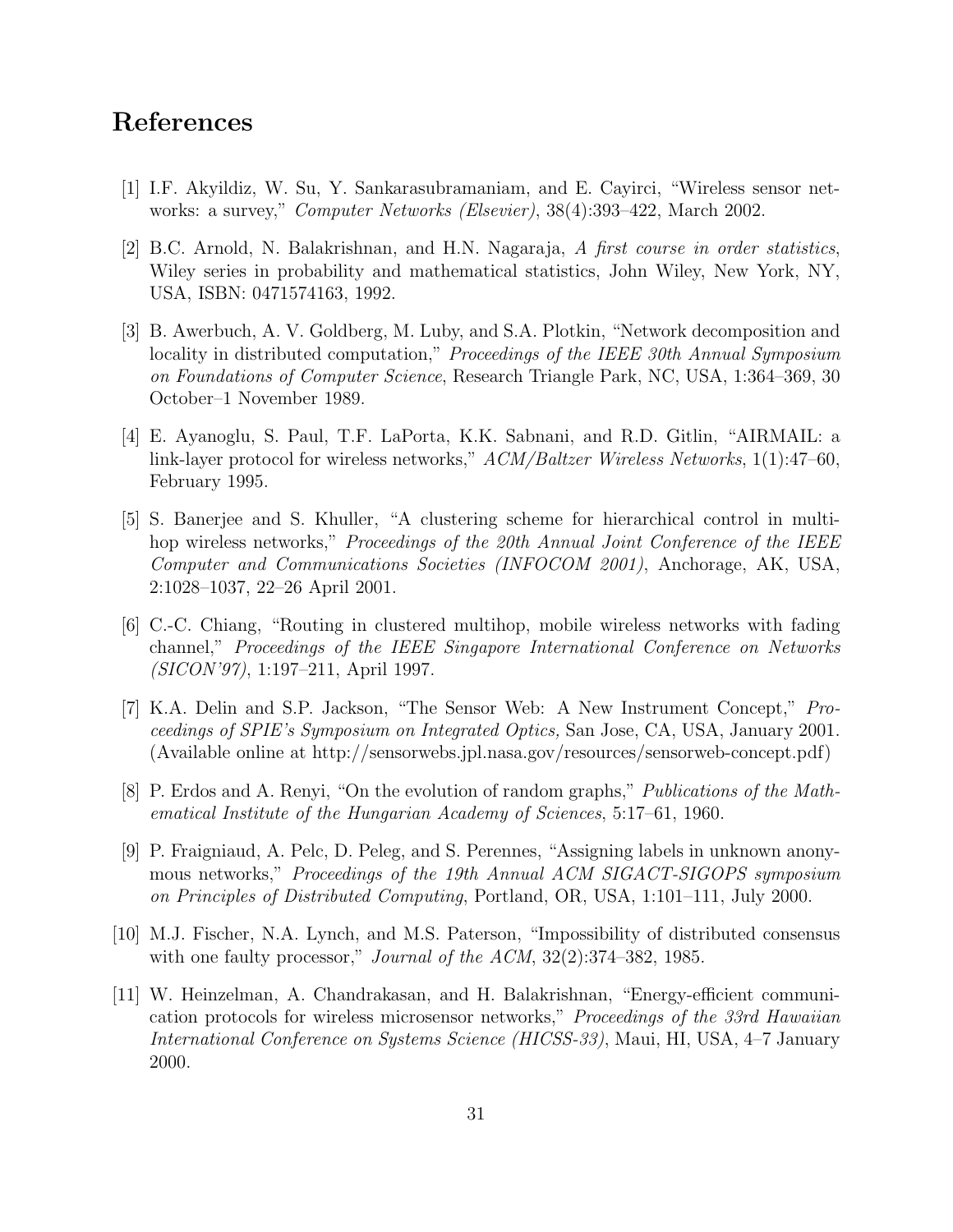- [12] IEEE 802.11, 1999 Edition (ISO/IEC 8802-11: 1999) IEEE Standards for Information Technology–Telecommunications and Information Exchange between Systems–Local and Metropolitan Area Network–Specific Requirements–Part 11: Wireless LAN Medium Access Control (MAC) and Physical Layer (PHY) Specifications.
- [13] L. Kleinrock and F. Kamoun, "Hierarchical routing for large networks: performance evaluation and optimization," Computer Networks (Elsevier), 1(1):155-174, 1977.
- [14] R. Krishnan, R. Ramanathan, and M. Steenstrup, "Optimization algorithms for large self-structuring networks," Proceedings of the 18th Annual Joint Conference of the IEEE Computer and Communications Societies (INFOCOM '99), New York, NY, USA, 1:71– 78, 21–25 March 1999.
- [15] R. Krishnan, "Efficient Self-Organization of Wireless Sensor Networks," Ph.D. Dissertation, Boston University, Boston, USA, January 2004.
- [16] S. Lindsey and C.S. Raghavendra, "PEGASIS: Power Efficient GAthering in Sensor Information Systems," Proceedings of IEEE Aerospace Conference, Volume 3, pp. 3- 1125–3-1130, Big Sky, MT, USA, 9–16 March 2002.
- [17] H.O. Marcy, J.R. Agre, C. Chien, L.P. Clare, N. Romanov, and A. Twarowski, "Wireless sensor networks for area monitoring and integrated vehicle health management applications," Proceedings of the AIAA Guidance, Navigation, and Control Conference and Exhibit, Portland, OR, USA, (Collection of Technical Papers, Volume 1, AIAA Paper 99-4557), 9–11 August 1999.
- [18] S. Murthy and J.J. Garcia-Luna-Aceves, "An efficient routing protocol for wireless networks," ACM Mobile Networks and Applications Journal, Special issue on Routing in Mobile Communication Networks, 1(2):183–197, 1996.
- [19] R.J. Perlman, "Fault-Tolerant Broadcast of Routing Information," Computer Networks (Elsevier), 7:395–405, 1983.
- [20] R.J. Perlman, "Hierarchical networks and the subnetwork partition problem," Computer Networks (Elsevier), 9:297–303, 1985.
- [21] S. Ray, D. Starobinski, A. Trachtenberg, and R. Ungrangsi, "Robust Location Detection with Sensor Networks," IEEE JSAC (Special Issue on Fundamental Performance Limits of Wireless Sensor Networks), to appear.
- [22] C. V. Ramamoorthy, A. Bhide, and J. Srivastava, "Reliable clustering techniques for large, mobile packet radio networks," Proceedings of the 6th Annual Joint Conference of the IEEE Computer and Communications Societies (INFOCOM '87), San Francisco, CA, USA, 1:218–226, 31 March–2 April 1987.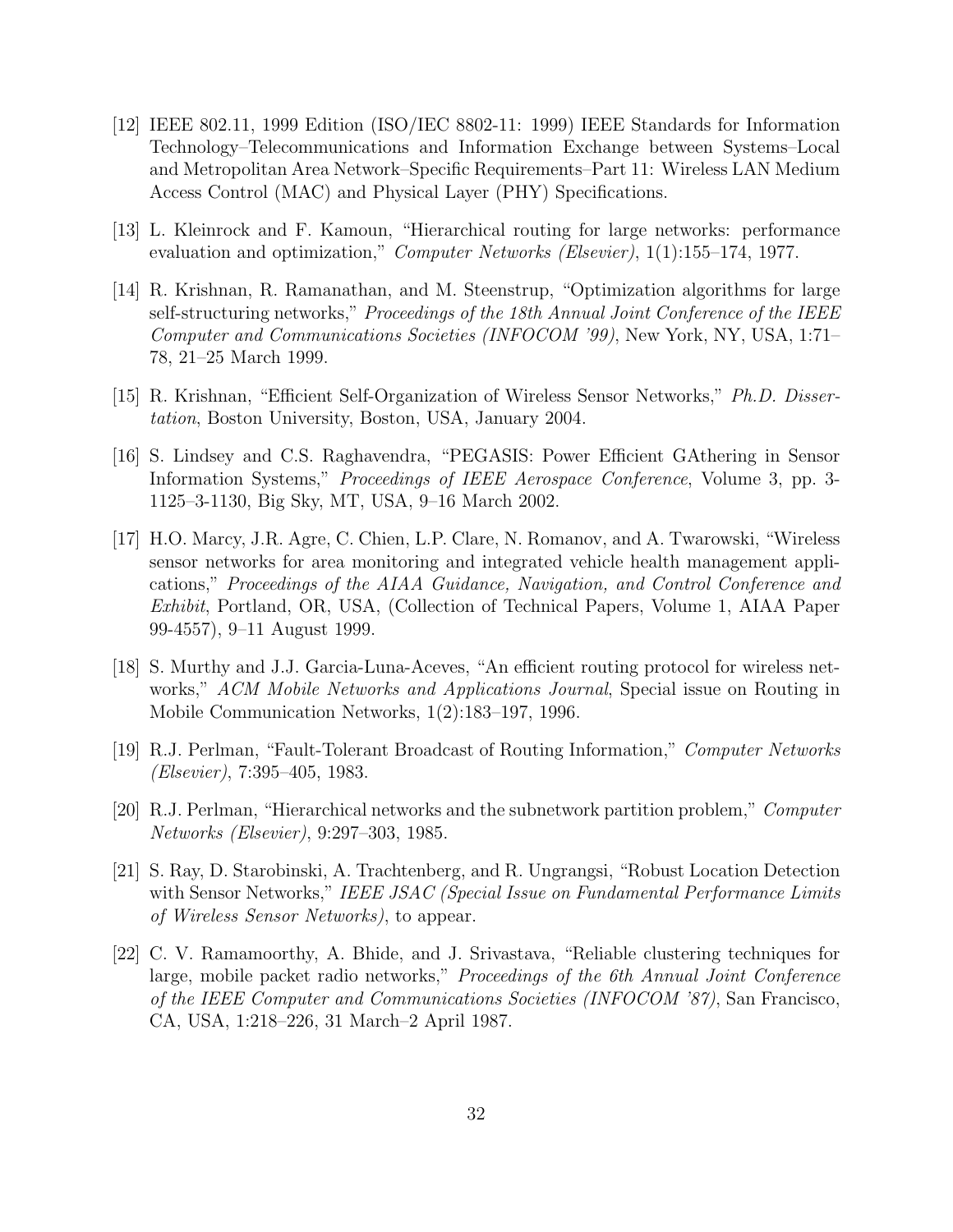- [23] R. Ramanathan and M. Steenstrup, "Hierarchically-organized, multihop mobile wireless networks for quality-of-service support," ACM/Baltzer Mobile Networks and Applications, 3(1):101–119, June 1998.
- [24] C. Santivanez, R. Ramanathan, and I. Stavrakakis, "Making link-state routing scale for ad hoc networks," Proceedings of the 2001 ACM International Symposium on Mobile Ad Hoc Networking and Computing, Long Beach, CA, USA, 1:22–32, 4–5 October 2001.
- [25] M. Steenstrup, "Cluster-Based Networks," In Ad Hoc Networking, edited by Charles E. Perkins, Chapter 4, Addison-Wesley Professional Computing Series, ISBN: 0201309769, 2001.
- [26] J.P.G. Sterbenz, R. Krishnan, R.R. Hain, A.W. Jackson, D. Levin, R. Ramanathan, and J. Zao, "Survivable mobile wireless networks: issues, challenges, and research directions," ACM Workshop on Wireless Security (WiSe), Atlanta, GA, USA, 1:31–40, 28 September 2002.
- [27] L. Subramanian and R.H. Katz, "An architecture for building self-configurable systems," Proceedings of the 1st ACM international symposium on Mobile ad hoc networking and computing, pp. 63–73, Boston, MA, USA, 2000.
- [28] C.-K. Toh, Ad hoc mobile wireless networks: protocols and systems, Prentice Hall, ISBN: 0130078174, December 2001.
- [29] R.M. Young, "Euler's constant," Mathematical Gazette 75, 472:187–190, 1991.

## APPENDIX A: Pseudo-Code of Algorithms

In this appendix, we provide detailed pseudo-code of the clustering algorithms described in Section 2.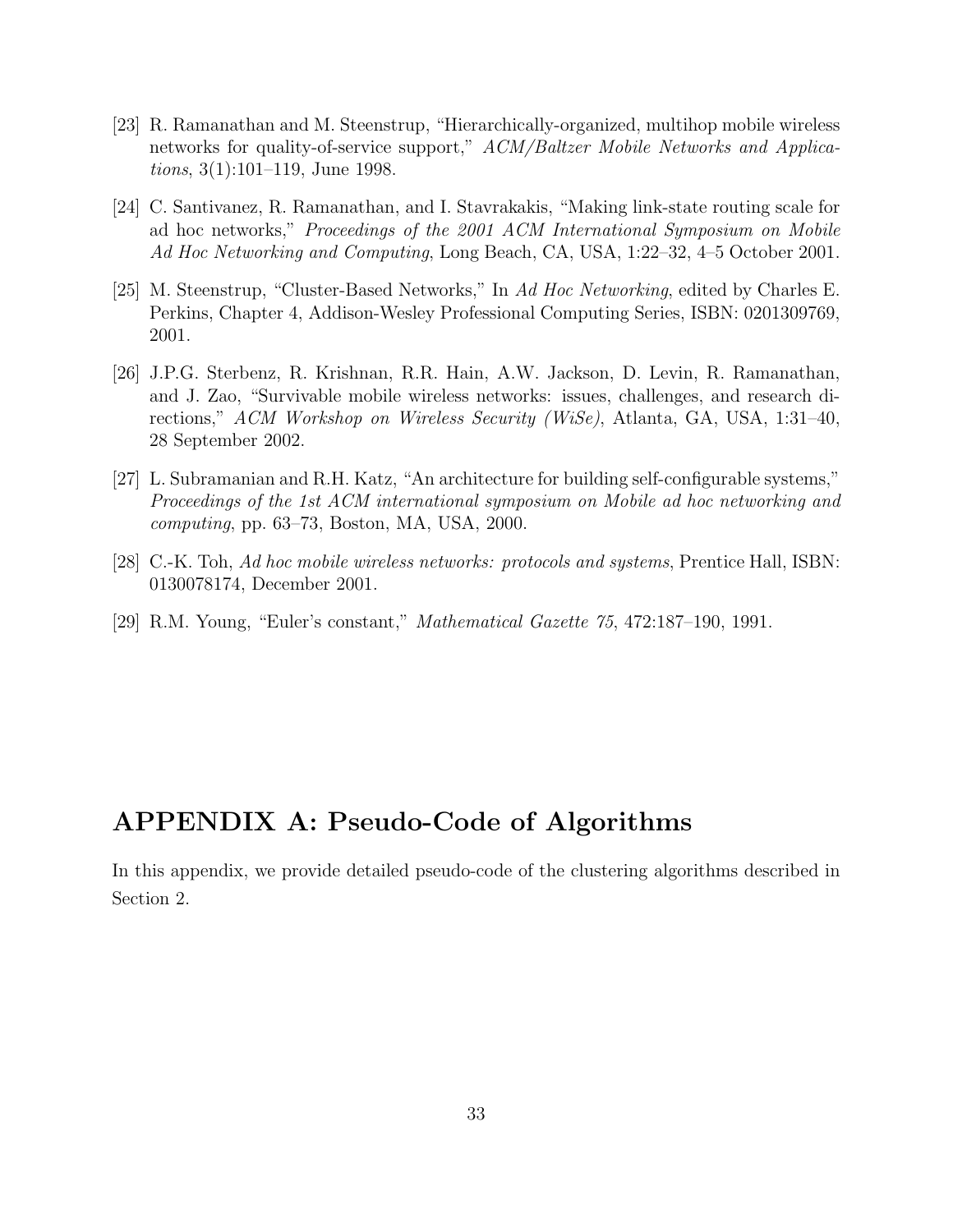Algorithm 1 Expanding Ring

**Require:** Network  $G = (V, E)$ , every node knows its neighbors, and the cluster size bound B. Ensure: Cluster of maximum size B containing the INITIATOR.

|     | <b>Expansive Constant of the American State D</b> containing the EVITER OTC. |
|-----|------------------------------------------------------------------------------|
|     | 1: for all nodes $v \in V$ do                                                |
| 2:  | if INITIATOR then                                                            |
| 3:  | /* Number of <i>hops</i> from initiator $*/$<br>$hops \leftarrow 0$          |
| 4:  | repeat                                                                       |
| 5:  | $hops \leftarrow hops + 1$                                                   |
| 6:  | SEND hops to all neighbors                                                   |
| 7:  | wait for all neighbors to respond                                            |
| 8:  | reject hops received from other nodes                                        |
| 9:  | compute cluster size and set of nodes in last layer                          |
| 10: | <b>until</b> cluster size $\geq B$ or no growth achieved in the last round   |
| 11: | choose excess nodes from last layer to drop                                  |
| 12: | SEND list of nodes to drop to all neighbors                                  |
| 13: | DECIDE cluster                                                               |
| 14: | <b>END</b>                                                                   |
| 15: | else                                                                         |
| 16: | while RECEIVE message do                                                     |
| 17: | if received <i>hops</i> from parent then                                     |
| 18: | /* Node assigns as parent first neighbor it receives hops from $*/$          |
| 19: | $hops \leftarrow hops - 1$                                                   |
| 20: | if $hops = 0$ then                                                           |
| 21: | add self to last layer                                                       |
| 22: | else                                                                         |
| 23: | SEND <i>hops</i> to all neighbors except parent                              |
| 24: | wait for all neighbors to respond                                            |
| 25: | reject hops received from other nodes                                        |
| 26: | end if                                                                       |
| 27: | compute subtree size and set of nodes in last layer                          |
| 28: | SEND subtree size and last layer to <i>parent</i>                            |
| 29: | else if received list of nodes to drop from parent then                      |
| 30: | if self in list then                                                         |
| 31: | mark self unclustered                                                        |
| 32: | else                                                                         |
| 33: | SEND list of nodes to drop to children                                       |
| 34: | end if                                                                       |
| 35: | else                                                                         |
| 36: | reject hops received from non-parent node                                    |
| 37: | end if                                                                       |
| 38: | end while                                                                    |
| 39: | end if                                                                       |
|     | 40: end for                                                                  |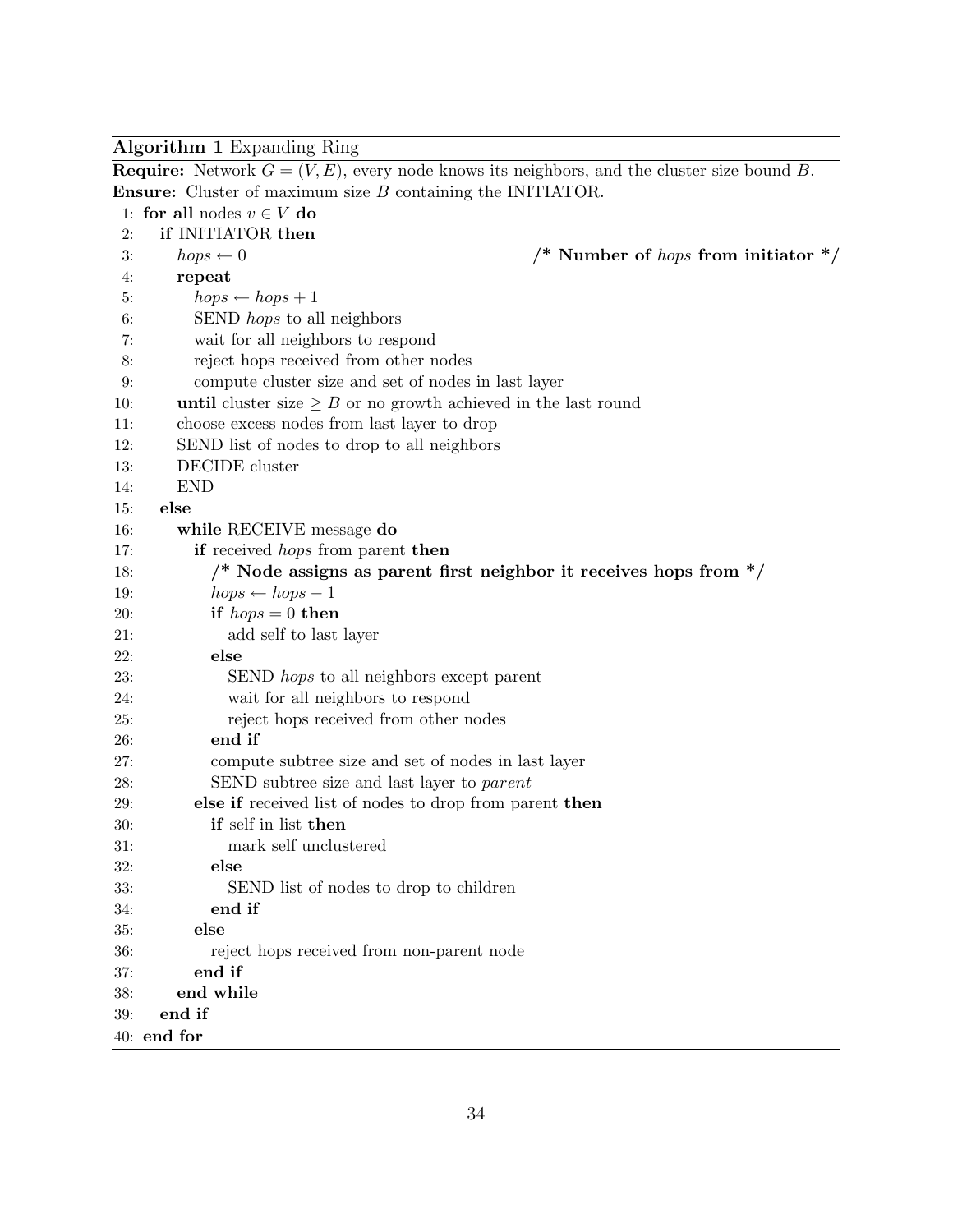### Algorithm 2 Rapid

**Require:** Network  $G = (V, E)$ , every node knows its neighbors, and the cluster size bound B. Ensure: Cluster of maximum size B containing the INITIATOR.

1: for all nodes  $v \in V$  do 2:  $\frac{4}{3}$  Receive budget and account for self and parent  $\frac{4}{3}$ 3: if INITIATOR then 4:  $\beta \leftarrow B - 1$  /\* β tracks available budget \*/ 5:  $\delta \leftarrow degree(v)$  /\* δ tracks available neighbors \*/ 6: else 7: RECEIVE budget from node x 8:  $parent \leftarrow x$ 9:  $\beta \leftarrow budget-1$ 10:  $\delta \leftarrow degree(v) - 1$ 11: end if 12: /\* Allocate residual budget among neighbors \*/ 13: if  $\beta \geq 1$  then 14:  $\gamma \leftarrow |\beta/\delta|$  /\* γ tracks budget per neighbor \*/ 15: SEND budget  $\gamma + 1$  to  $\beta$  modulo  $\delta$  arbitrary non-parent neighbors of v 16: SEND budget  $\gamma$  (if non-zero) to all other non-parent neighbors of v 17: end if 18:  $\frac{18}{5}$  /\* Wait for contacted neighbors to respond \*/ 19: while not received subtree size from neighbors sent a budget do 20: RECEIVE message 21: **if** received *budget* from other node  $y$  **then** 22: SEND zero subtree size to node  $y$ 23: end if 24: end while 25:  $\frac{\text{# Termination of the algorithm *}}{\text{# Permination of the algorithm *}}$ 26: if INITIATOR then 27: DECIDE cluster size  $(= total$  subtree size) 28: END 29: else 30: SEND total subtree size to parent 31: END 32: end if 33: end for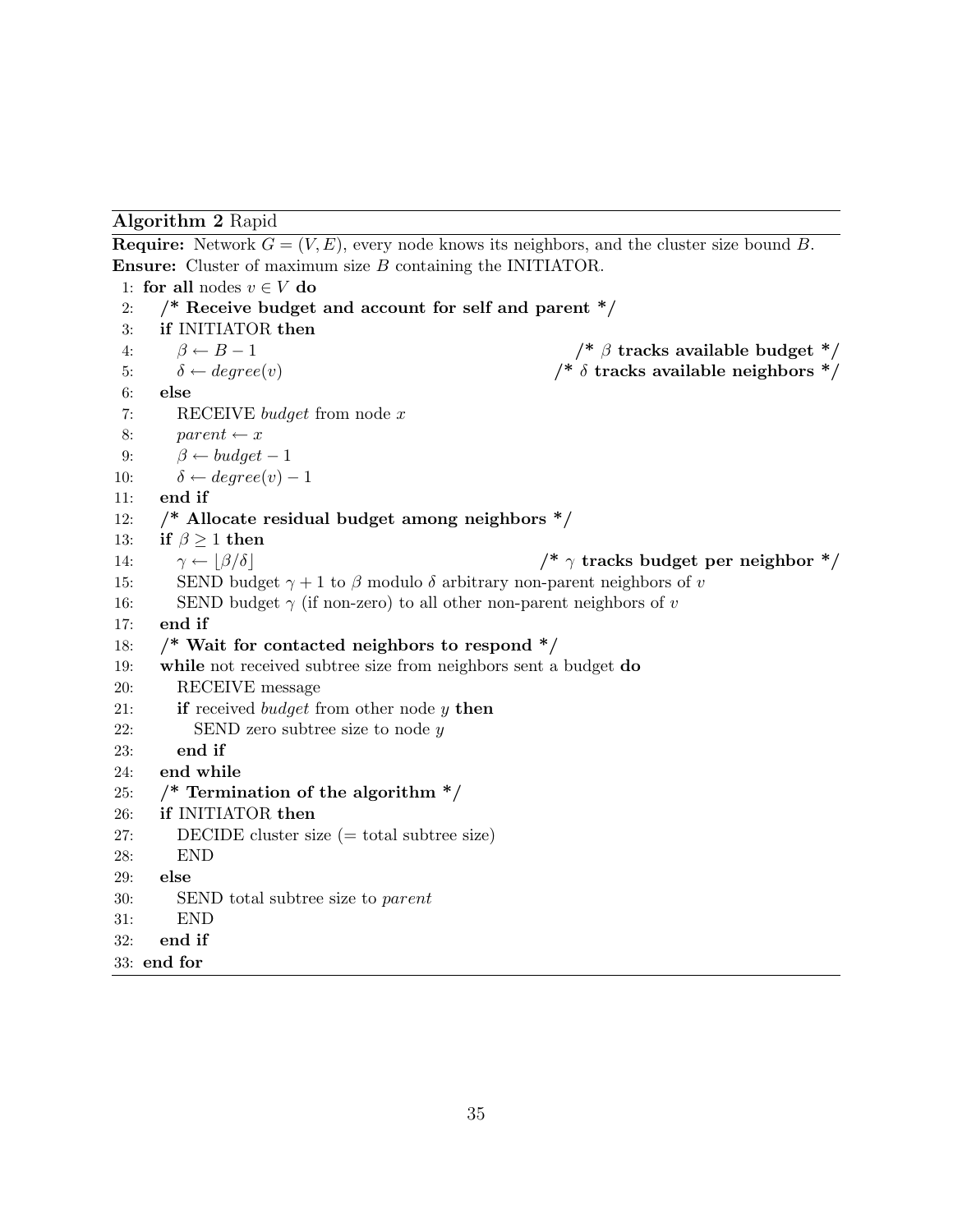### Algorithm 3 Persistent

**Require:** Network  $G = (V, E)$ , every node knows its neighbors, and the cluster size bound B. Ensure: Cluster of maximum size B containing the INITIATOR. 1: for all nodes  $v \in V$  do 2:  $\frac{4}{3}$  Receive initial budget and account for self and parent  $\frac{4}{3}$ 3: if INITIATOR then 4:  $\beta \leftarrow B - 1, \delta \leftarrow degree(v)$  /\*  $\beta, \delta$  track available budget and neighbors \*/ 5: else 6: RECEIVE *budget* from node  $x$ 7: parent  $\leftarrow x, \beta \leftarrow budget-1, \delta \leftarrow degree(v)-1$ 8: end if 9: REALLOC: /\* Persistently reallocate budget \*/ 10: while  $\beta > 0$  AND  $\delta > 0$  do 11:  $\frac{1}{2}$  /\* Allocate budget to eligible neighbors \*/ 12:  $\gamma \leftarrow |\beta/\delta|$  /\* γ tracks budget per neighbor \*/ 13: SEND budget  $\gamma + 1$  to  $\beta$  modulo  $\delta$  arbitrary non-parent neighbors of v that are unexplored or have met earlier budgets, and budget  $\gamma$  (if non-zero) to all other non-parent neighbors of v that are unexplored or have met earlier budgets 14: /\* Wait for contacted neighbors to respond \*/ 15: while not received subtree size from neighbors sent a budget do 16: RECEIVE message 17: **if** received *budget* from other node y **then** 18: SEND zero subtree size to node y  $/$  Reject offer  $*/$ 19: end if 20: end while 21:  $\beta \leftarrow \beta$  – total subtree size /\* Determine residual budget \*/ 22:  $\delta \leftarrow$  number of neighbors that have either exhausted their budget or remain unexplored 23: end while 24:  $\frac{\pi}{24}$  Termination of the algorithm \*/ 25: if INITIATOR then 26: DECIDE cluster size  $(= total$  subtree size) 27: END 28: else 29: SEND total subtree size to parent 30: while RECEIVE message do 31: /\* Handle budget reallocations \*/ 32: **if** received *budget* from *parent* **then** 33: goto REALLOC: 34: else if received *budget* from other node  $y$  then 35: SEND zero subtree size to node  $y$ 36: end if 37: end while 38: end if 39: end for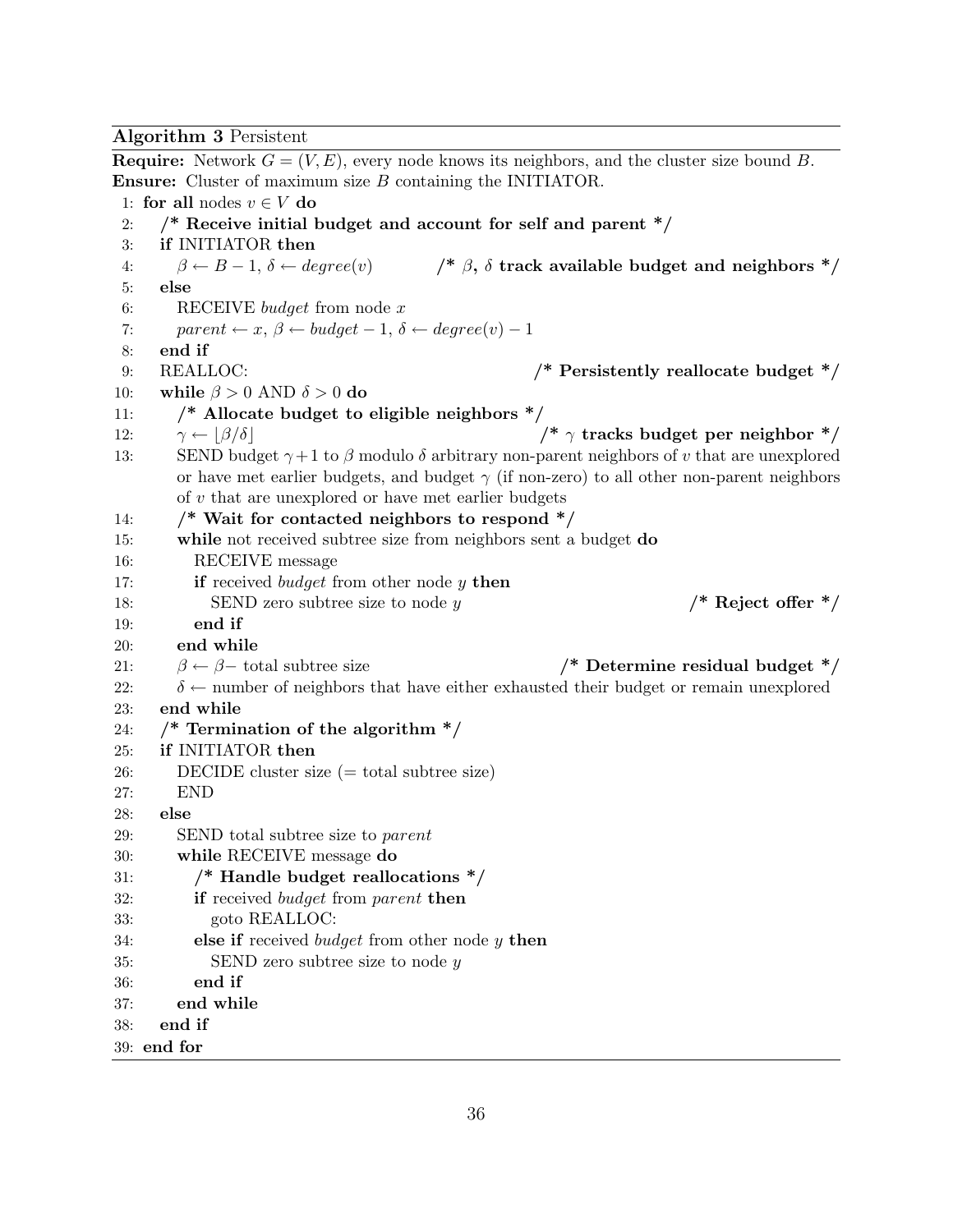## APPENDIX B: Proof of Theorem 1

In this appendix, we prove Theorem 1. We first show that the worst-case cluster size  $T(B)$ produced by the Rapid algorithm is lower bounded by  $e^{W(\ln B)}$ .

**Lemma 7**  $T(B) \geq e^{W(\ln B)}$ , where W is the Lambert-W function.

Proof: Suppose the worst-case cluster size produced is  $T(B) \leq B$ . In order to achieve the worst case, the algorithm must achieve the minimum growth possible at each stage (namely 1), and waste the maximum possible fraction of the total budget available at that stage.

Clearly, each node in the worst-case cluster has no more than  $T(B)$  neighbors and at least one neighbor which will be able to use the budget, since G is connected and  $n > B$ .

In the worst case, the initial budget B is reduced by a factor of  $T(B)$  at each stage. With a growth by 1 node at each stage and an initial budget of  $B$ , the total number of steps does not exceed  $T(B)$ .

Since the budget must be exhausted after  $T(B)$  stages, this leads to the inequality:

$$
\frac{B}{T(B)^{T(B)}} \le 1.
$$
\n(20)

The solution for  $f(x)^{f(x)} = x$  is  $f(x) = e^{W(\ln x)}$  where  $W(x)$  is the Lambert W-function. Thus  $T(B) \geq e^{W(\ln B)}$ .

Next, we show that the upper bound on the worst-case cluster size produced by the Rapid algorithm is  $e^{W(\ln B)} + 2$ .

**Lemma 8**  $T(B) \leq e^{W(\ln B)} + 2$ , where W is the Lambert-W function.

Proof: Let the cluster size produced by the Rapid algorithm in the construction shown in Figure 2 be  $T(B) \leq B$  for  $1 \leq B \leq n$ . We are interested in the non-trivial cases of  $B \geq T(B) > 2.$ 

The initiator is provided a budget of B of which it allocates 1 for itself. The budget available at the second stage along the fast path is

$$
\frac{B-1}{T(B)-1} \le \frac{B}{T(B)-2}.\tag{21}
$$

By construction, all other neighbors of the initiator join the cluster (along the fast path) before receiving the budget along the slow links. All budget allocations on the slow links are therefore wasted.